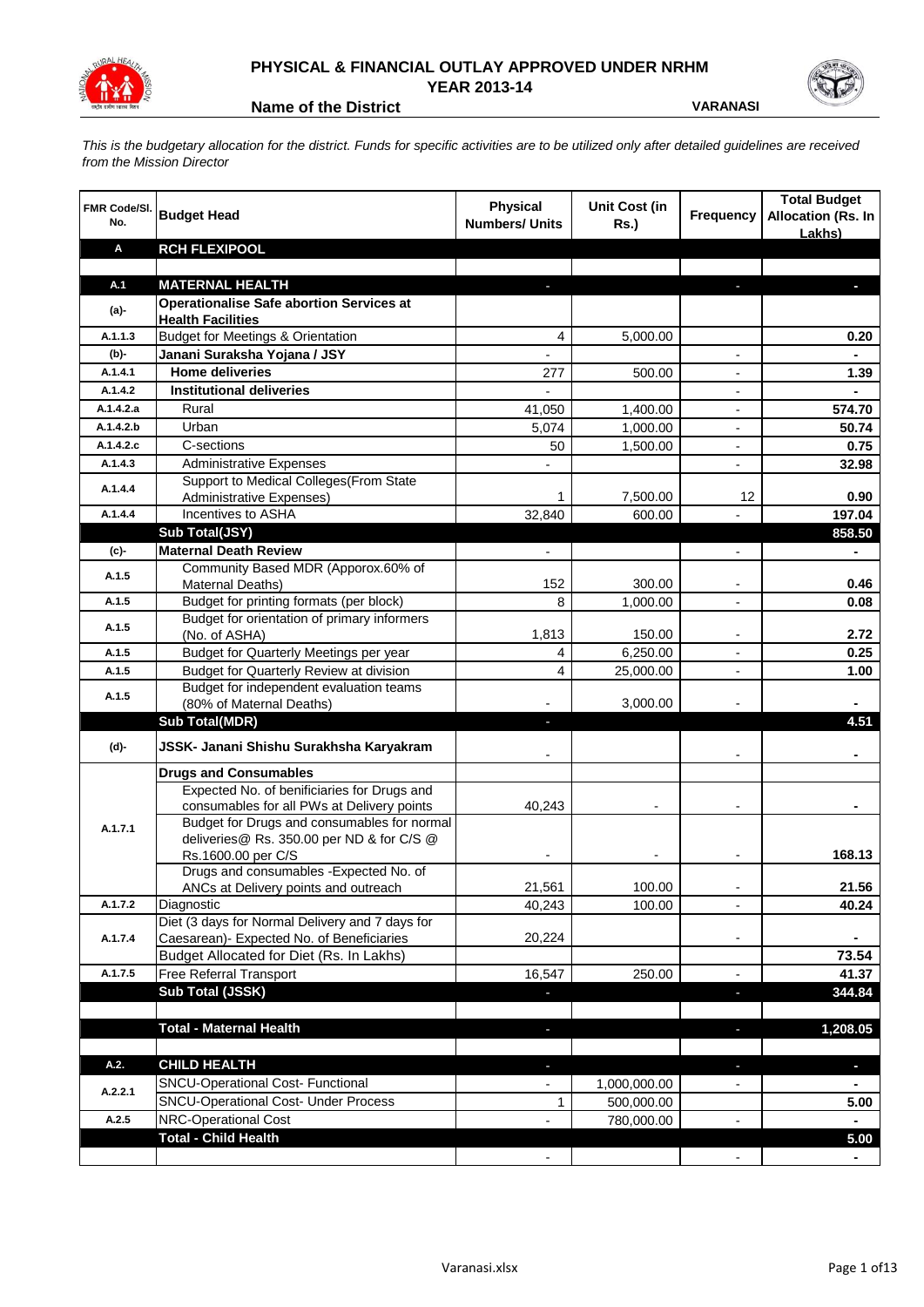| FMR Code/SI.<br>No. | <b>Budget Head</b>                                                                                                                                | Physical<br><b>Numbers/ Units</b> | <b>Unit Cost (in</b><br><b>Rs.)</b> | Frequency                | <b>Total Budget</b><br><b>Allocation (Rs. In</b><br>Lakhs) |
|---------------------|---------------------------------------------------------------------------------------------------------------------------------------------------|-----------------------------------|-------------------------------------|--------------------------|------------------------------------------------------------|
| A.3                 | <b>FAMILY PLANNING</b>                                                                                                                            | $\sim$                            |                                     | $\overline{\phantom{a}}$ | ٠                                                          |
| A.3.1               | <b>Terminal/Limiting Methods</b>                                                                                                                  |                                   |                                     |                          | ۰                                                          |
| A.3.1.1             | Orientation workshop, dissemination of<br>manuals on FP standards & quality assurance<br>of sterilisation services, fixed day planning<br>meeting |                                   | 25,000.00                           |                          | 0.25                                                       |
| A.3.1.2             | Female Sterilisation Camps Proposed                                                                                                               | 136                               | 2,000.00                            |                          | 2.72                                                       |
| A.3.1.3             | <b>NSV Camps Proposed</b>                                                                                                                         | 40                                | 3,500.00                            |                          | 1.40                                                       |
| A.3.1.4             | <b>Compensation for Female Sterilisation</b>                                                                                                      | 15,316                            | 1,000.00                            |                          | 153.16                                                     |
| A.3.1.5             | Compensation for male sterilization/NSV                                                                                                           |                                   |                                     |                          |                                                            |
| A.3.1.6             | Acceptance<br>Orientation Workshop on accreditation of<br>private providers to provide sterilization                                              | 400                               | 1,500.00                            |                          | 6.00                                                       |
|                     | services                                                                                                                                          | 1                                 | 10,000.00                           |                          | 0.10                                                       |
| A.3.2               | <b>Spacing Methods</b>                                                                                                                            |                                   |                                     |                          |                                                            |
|                     | IUD services at health facilities (including                                                                                                      |                                   |                                     |                          |                                                            |
| A.3.2.2             | fixed day services at Sub Centres-L1)                                                                                                             | 50                                | 3,000.00                            | $\overline{\phantom{a}}$ | 1.50                                                       |
|                     | IUD services at health facilities (including                                                                                                      |                                   |                                     |                          |                                                            |
| A.3.2.3             | fixed day services at Sub Centre-L1 ) No. of                                                                                                      |                                   |                                     |                          |                                                            |
|                     | <b>IUCD</b> insertions                                                                                                                            | 10,900                            | 20.00                               |                          | 2.18                                                       |
|                     | POL for Family Planning/ Others (including                                                                                                        |                                   |                                     |                          |                                                            |
| A.3.3               | additional mobility support to surgeon's team if                                                                                                  |                                   |                                     |                          |                                                            |
|                     | req)-Budget given according to total nos. of                                                                                                      |                                   |                                     |                          |                                                            |
|                     | Female Sterilization Camps.                                                                                                                       | 136                               | 1,000.00                            |                          | 1.36                                                       |
| A.3.5.2             | <b>Performance rewards</b>                                                                                                                        |                                   |                                     |                          |                                                            |
|                     | Division level: Rs. 11.25 Lakh @ Rs. 62,500/-                                                                                                     |                                   |                                     |                          |                                                            |
|                     | per division (Rs.20,000 for 1st, Rs. 15,000 for                                                                                                   |                                   |                                     |                          |                                                            |
|                     | 2nd and Rs. 10,000 for 3rd position for best                                                                                                      |                                   |                                     |                          |                                                            |
|                     | performing tubectomy surgeon at each                                                                                                              |                                   |                                     |                          |                                                            |
|                     | division, Rs. 15,000 for best performing NSV                                                                                                      |                                   |                                     |                          |                                                            |
|                     | surgeon, and Rs.2000/- for best SN and                                                                                                            |                                   |                                     |                          |                                                            |
|                     | Rs.500/- for best ANM).                                                                                                                           | 1                                 | 62,500.00                           |                          | 0.63                                                       |
| A.3.5.3             | World Population Day' celebration                                                                                                                 | L,                                |                                     | $\overline{\phantom{a}}$ |                                                            |
|                     | For District level activities                                                                                                                     | 1                                 | 100,000.00                          | $\overline{\phantom{a}}$ | 1.00                                                       |
|                     | For Block level activities                                                                                                                        | 8                                 | 10,000.00                           | $\overline{\phantom{a}}$ | 0.80                                                       |
| A.3.5.4             | Other strategies/ activities                                                                                                                      |                                   |                                     | $\blacksquare$           | $\blacksquare$                                             |
| A.3.5.4.2           | Orientation of district nodal officers for change<br>in FP Beema Policy-No. of Workshops                                                          | 1                                 | 10,000.00                           |                          | 0.10                                                       |
|                     | <b>Total -Family Planning</b>                                                                                                                     |                                   |                                     |                          | 171.20                                                     |
|                     |                                                                                                                                                   | $\overline{\phantom{m}}$          |                                     | $\overline{\phantom{a}}$ |                                                            |
| A.4                 | ADOLESCENT REPRODUCTIVE AND SEXUAL<br><b>HEALTH / ARSH</b>                                                                                        |                                   |                                     |                          |                                                            |
| A.4.1.4             | <b>Operating Expenses</b>                                                                                                                         |                                   |                                     |                          |                                                            |
|                     | For Existing Clinics                                                                                                                              | $\overline{2}$                    | 2,500.00                            | 12                       | 0.60                                                       |
| A.4.2               | <b>School Health programme</b>                                                                                                                    |                                   |                                     |                          |                                                            |
|                     | Dissemination of Guidelines for School Health                                                                                                     |                                   |                                     |                          |                                                            |
| A.4.2.1             | Programme (14 Nos. for each Block and 7<br>Nos. for District Level)                                                                               | 119                               | 75.00                               | 1                        | 0.09                                                       |
| A.4.2.2             | Convergence Meeting at Block level (Twice in<br>a year)                                                                                           | 8                                 | 2,500.00                            | 2                        | 0.40                                                       |
| A.4.2.3             | Mobility Support (For Block Level)                                                                                                                | 8                                 | 25,000.00                           | 6                        | 12.00                                                      |
| A.4.3               | Other strategies/activities                                                                                                                       | ÷                                 |                                     |                          | $\blacksquare$                                             |
| A.4.3.2             | <b>Menstrual Hygiene</b>                                                                                                                          | $\overline{\phantom{a}}$          |                                     | $\overline{a}$           | $\blacksquare$                                             |
|                     | No.of Blocks                                                                                                                                      | $\overline{\phantom{a}}$          |                                     |                          |                                                            |
|                     | No.of ASHAs                                                                                                                                       | $\overline{\phantom{a}}$          |                                     |                          |                                                            |
|                     | One Planning & Sensitization meeting at<br>Dist.level @Rs.5000/-meeting                                                                           |                                   | 5,000.00                            |                          |                                                            |
|                     | One Review & Refresher meeting at Dist.level<br>@Rs.5000/-meeting                                                                                 | $\overline{\phantom{a}}$          |                                     | $\overline{\phantom{a}}$ |                                                            |
|                     | Reporting Register for District & Blocks<br>@Rs.30/-register                                                                                      |                                   | 5,000.00                            |                          |                                                            |
|                     | Reporting Register for ASHA @Rs.30/-register                                                                                                      | ۰.                                | 30.00                               |                          |                                                            |
|                     | Storage Almirahs for District & Blocks                                                                                                            |                                   | 30.00                               |                          |                                                            |
|                     | @Rs.5000/- Almirahs                                                                                                                               |                                   | 5,000.00                            |                          |                                                            |
|                     |                                                                                                                                                   |                                   |                                     |                          |                                                            |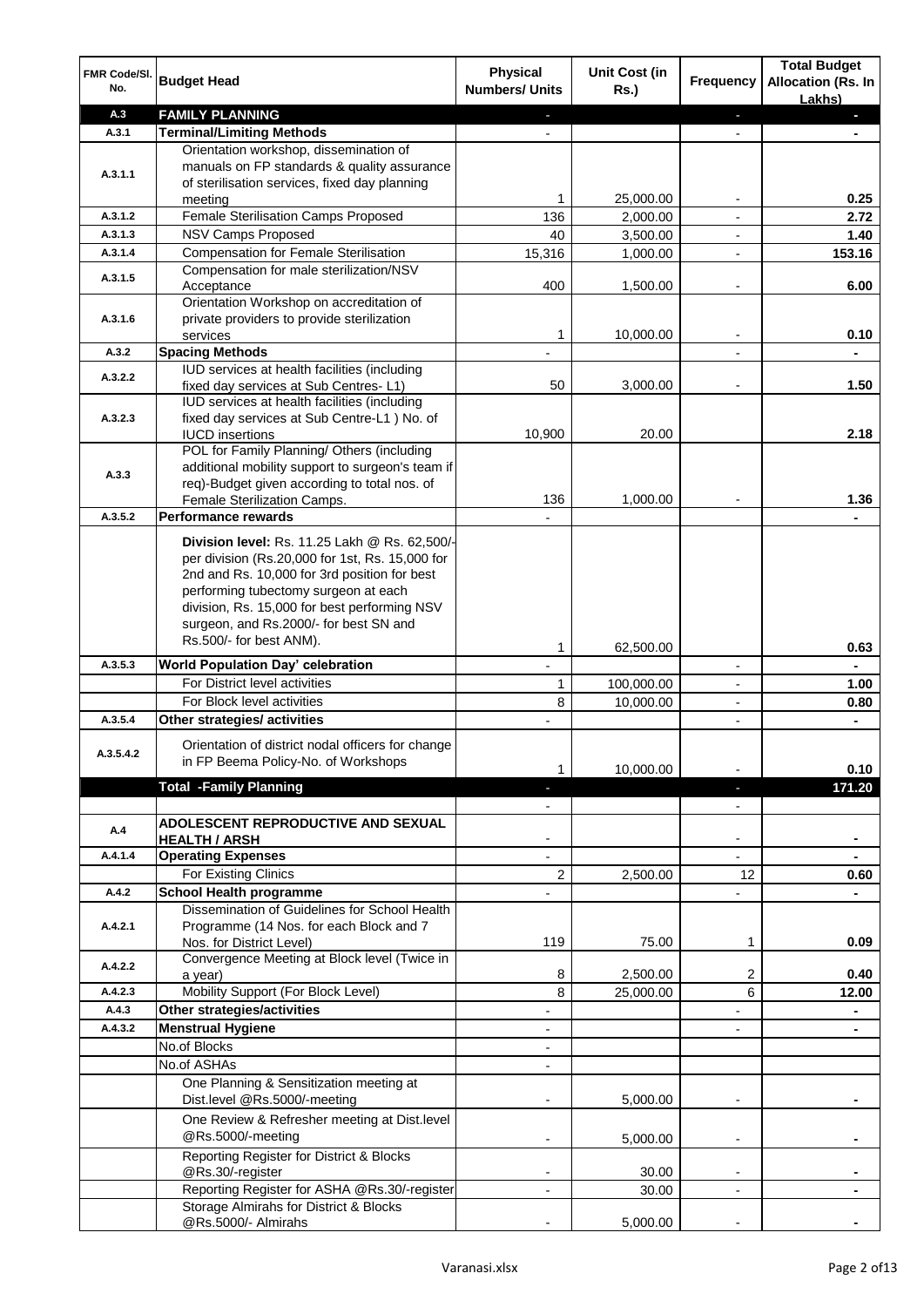| FMR Code/SI.<br>No. | <b>Budget Head</b>                                                                                                                                         | <b>Physical</b><br><b>Numbers/ Units</b> | Unit Cost (in<br><b>Rs.)</b> | <b>Frequency</b>         | <b>Total Budget</b><br><b>Allocation (Rs. In</b><br>Lakhs) |
|---------------------|------------------------------------------------------------------------------------------------------------------------------------------------------------|------------------------------------------|------------------------------|--------------------------|------------------------------------------------------------|
|                     | 2 Flex banner with hanging rod per<br>block/Dist.@Rs.500/-banner                                                                                           |                                          | 500.00                       |                          |                                                            |
|                     | <b>Sub-total ARSH</b>                                                                                                                                      |                                          |                              | ÷.                       | 13.09                                                      |
| A.5                 | <b>URBAN RCH (focus on Urban slums)</b>                                                                                                                    | J                                        |                              | a,                       | ٠                                                          |
| A.5.2               | Human Resource for Urban Health                                                                                                                            |                                          |                              |                          | $\blacksquare$                                             |
| A.5.2.1             | Doctors/Mos                                                                                                                                                | 9                                        | 36,000.00                    | 6                        | 19.44                                                      |
| A.5.2.4             | <b>ANM</b>                                                                                                                                                 | 9                                        | 9,900.00                     | 6                        | 5.35                                                       |
| A.5.2.5             | <b>Staff Nurse</b>                                                                                                                                         | 9                                        | 16,500.00                    | 6                        | 8.91                                                       |
| A.5.2.12            | Sweeper cum Choukidar                                                                                                                                      | 9                                        | 4,950.00                     | 6                        | 2.67                                                       |
| A.5.3               | Operating expenses for UHP and UHC                                                                                                                         |                                          |                              | $\overline{a}$           | $\blacksquare$                                             |
|                     | Rent @7000/Month/Centre                                                                                                                                    | 9                                        | 7,000.00                     | 6                        | 3.78                                                       |
|                     | Telephone Bills @ 1000/Month/Centre                                                                                                                        | 9                                        | 1,000.00                     | 6                        | 0.54                                                       |
|                     | Electricity Bills @ 1500/Month/Centre                                                                                                                      | 9                                        | 1,500.00                     | 6                        | 0.81                                                       |
|                     | Contingency @ 500/Month/Centre                                                                                                                             | 9                                        | 500.00                       | 6                        | 0.27                                                       |
|                     | <b>Total- Urban Health</b>                                                                                                                                 | ı                                        |                              | ä,                       | 41.77                                                      |
|                     |                                                                                                                                                            | $\blacksquare$                           |                              | $\overline{a}$           | $\blacksquare$                                             |
| A.7                 | <b>PNDT Activities</b>                                                                                                                                     | $\sim$                                   |                              | $\overline{\phantom{a}}$ | $\mathcal{L}_{\mathcal{A}}$                                |
| A.7.1               | <b>Support to PC-PNDT Cells</b>                                                                                                                            | $\overline{\phantom{a}}$                 |                              | $\overline{a}$           | $\blacksquare$                                             |
|                     | <b>Divisional Level</b><br>Remuneration of Data Assistant (At Each                                                                                         | $\overline{a}$                           |                              |                          | $\blacksquare$                                             |
|                     | Division PC-PNDT Cell)                                                                                                                                     | 1                                        | 17,000.00                    | 12                       | 2.04                                                       |
|                     | Contingency for the operation of cell @<br>Rs.20000/-                                                                                                      | 1                                        | 20,000.00                    | 1                        | 0.20                                                       |
|                     | One time office setup cost @ Rs.100000/-                                                                                                                   | 1                                        | 100,000.00                   | 1                        | 1.00                                                       |
|                     | <b>District Level</b>                                                                                                                                      | $\overline{\phantom{a}}$                 |                              |                          | $\blacksquare$                                             |
|                     | Remuneration of Data Entry Operator (At                                                                                                                    |                                          |                              |                          |                                                            |
|                     | Each District PC-PNDT Cell)<br>Contingency for the operation of cell @                                                                                     | 1                                        | 10,000.00                    | 12                       | 1.20                                                       |
|                     | Rs.20000/-                                                                                                                                                 |                                          | 20,000.00                    | 1                        | 0.20                                                       |
|                     | One time office setup cost @ Rs. 50000/-                                                                                                                   | 1                                        | 50,000.00                    | 1                        | 0.50                                                       |
| A.7.2               | <b>Other PNDT activities</b>                                                                                                                               |                                          |                              | $\overline{\phantom{0}}$ |                                                            |
| A.7.2.3             | Visit of division level inspection committees (<br>TA/DA of Additional Director will be incurred<br>from this amount) @ Rs.30000 for 10 visit in a<br>year | 1                                        | 3,000.00                     | 10                       | 0.30                                                       |
|                     | Orientation of members of the district advisory                                                                                                            |                                          |                              |                          |                                                            |
| A.7.2.8             | committees at Division Levels (No. of                                                                                                                      |                                          |                              |                          |                                                            |
|                     | Workshops)<br>District Level Sensitization (No. of                                                                                                         | 1                                        | 25,000.00                    | 1                        | 0.25                                                       |
| A.7.2.10            | Workshops)                                                                                                                                                 | 1                                        | 10,000.00                    | 1                        | 0.10                                                       |
|                     | <b>Total- PC-PNDT</b>                                                                                                                                      | ٠                                        |                              | E.                       | 5.79                                                       |
|                     |                                                                                                                                                            |                                          |                              |                          |                                                            |
| A.8                 | <b>Human Resources</b>                                                                                                                                     | ٠                                        |                              | ÷.                       | ٠                                                          |
| A.8.1               | <b>Contractual Staff &amp; Services</b>                                                                                                                    |                                          |                              |                          | $\blacksquare$                                             |
| A.8.1.1.1.f         | Honoraria for ANMs at Sub Centres                                                                                                                          | 75                                       | 10,000.00                    | 6                        | 45.00                                                      |
| A.8.1.1.2.f         | Honoraria for Staff Nurses - SNCU                                                                                                                          | 8                                        | 16,500.00                    | 6                        | 7.92                                                       |
| A.8.1.1.2.f         | Honoraria for Staff Nurses -NRC                                                                                                                            |                                          | 16,500.00                    | 6                        |                                                            |
| A.8.1.2.1           | Honoraria for Laboratory Technicians                                                                                                                       | $\overline{c}$                           | 11,880.00                    | 6                        | 1.43                                                       |
| A.8.1.3.5.d         | Honoraria for Paediatricians- Child Health                                                                                                                 | 3                                        | 48,000.00                    | 6                        | 8.64                                                       |
| A.8.1.3.7           | Honoraria for Dental Doctors                                                                                                                               |                                          | 35,000.00                    | 6                        | ۰                                                          |
| A.8.1.5.8           | Honoraria for M.O.(Training Coordinators for<br>training NRCs/SNCUs)                                                                                       | -                                        | 36,000.00                    | 6                        |                                                            |
| A.8.1.7.2           | Honoraria for X-Ray Technicians                                                                                                                            | $\overline{2}$                           | 11,800.00                    | 6                        | 1.42                                                       |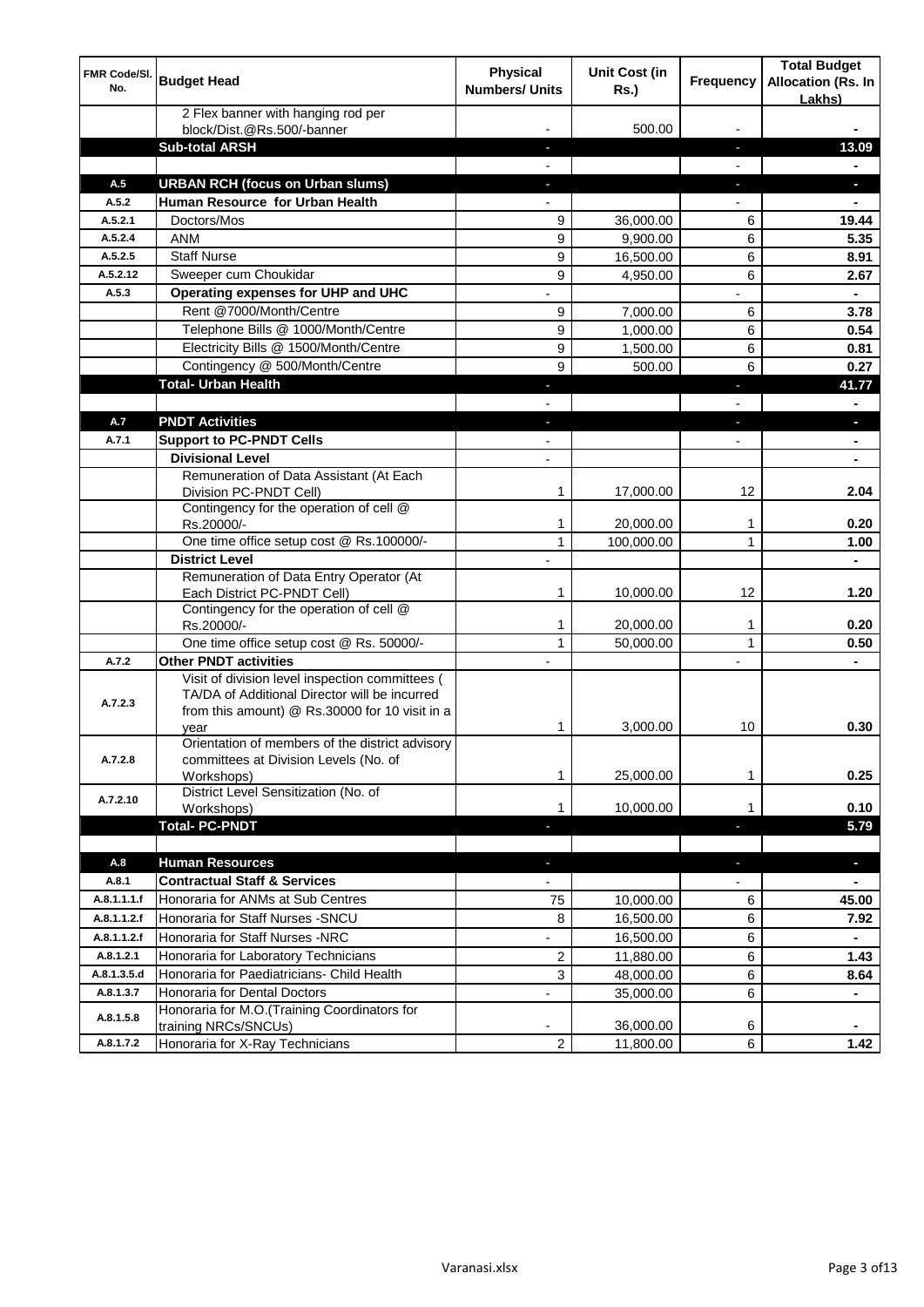| <b>FMR Code/SI.</b> |                                                                              | <b>Physical</b>          | <b>Unit Cost (in</b> |                          | <b>Total Budget</b>                 |
|---------------------|------------------------------------------------------------------------------|--------------------------|----------------------|--------------------------|-------------------------------------|
| No.                 | <b>Budget Head</b>                                                           | <b>Numbers/ Units</b>    | <b>Rs.)</b>          | <b>Frequency</b>         | <b>Allocation (Rs. In</b><br>Lakhs) |
| A.8.1.7.4           | <b>School Health Teams (Exclusively for SH)</b>                              | $\overline{\phantom{a}}$ |                      | $\overline{\phantom{a}}$ | $\blacksquare$                      |
| A.8.1.7.4.a         | <b>Honoraria for Medical Officers</b>                                        |                          |                      | $\overline{\phantom{a}}$ | $\blacksquare$                      |
|                     | No. of MBBS Doctors-Existing                                                 | 1                        | 36,000.00            | 6                        | 2.16                                |
|                     | No. of MBBS Doctors-New                                                      | 7                        | 36,000.00            | 2                        | 5.04                                |
|                     | No. of BDS Doctors-Existing                                                  | 7                        | 35,000.00            | 6                        | 14.70                               |
|                     | No. of AYUSH Doctors-Existing                                                | 8                        | 24,000.00            | 6                        | 11.52                               |
|                     | No. of AYUSH Doctors-New                                                     | 8                        | 24,000.00            | $\overline{c}$           | 3.84                                |
| A.8.1.7.4.b         | <b>Honoraria for Physiotherapists</b>                                        | 1                        | 11.880.00            | 6                        | 0.71                                |
| A.8.1.7.4.c         | <b>Honoraria for Dental Hygienists</b>                                       | 3                        | 11,880.00            | 6                        | 2.14                                |
| A.8.1.7.4.d         | <b>Honoraria for Ophthalmic Assistants</b>                                   | 12                       | 11,880.00            | 6                        | 8.55                                |
| A.8.1.7.4.e         | Honoraria for Staff Nurses/GNMs-Existing                                     | 8                        | 16,500.00            | 6                        | 7.92                                |
|                     | Honoraria for Staff Nurses/GNMs-New                                          |                          | 16,500.00            | 2                        |                                     |
| A.8.1.7.4.g         | Honoraria for ANMs-Existing                                                  | 8                        | 10,000.00            | 6                        | 4.80                                |
|                     | Honoraria for ANMs-New                                                       |                          | 10,000.00            | $\overline{2}$           |                                     |
| A.8.1.7.5.1         | Honoraria for FP Counsellors(@ Rs.9300/-<br>(Rs.9000/-Honoraria and 300/-for |                          |                      |                          |                                     |
|                     | communication support)                                                       |                          | 9,300.00             | 6                        |                                     |
| A.8.1.7.5.2         | <b>Honoraria for ARSH Counsellors</b>                                        | 2                        | 12,000.00            | 6                        | 1.44                                |
| A.8.1.7.5.4         | <b>Honoraria for Nutritionist-NRC</b>                                        |                          | 15,000.00            | 6                        |                                     |
|                     | <b>Honoraria for Staff under Routine</b>                                     |                          |                      |                          |                                     |
|                     | Immunization                                                                 |                          |                      |                          |                                     |
|                     | Refrigerator Mechanics-District Level                                        |                          | 16,500.00            | 6                        |                                     |
| A.8.1.7.7           | Cold Chain Handlers-District Level                                           | 1                        | 9,900.00             | 6                        | 0.59                                |
|                     | Vaccine Store Keepers-Division Level                                         | $\frac{1}{2}$            | 22,000.00            | 6                        | $\blacksquare$                      |
|                     | Refrigerator Mechanics-Division Level                                        | L,                       | 16,500.00            | 6                        | $\blacksquare$                      |
|                     | Vaccine Van Drivers-Division Level                                           | 1                        | 16,500.00            | 6                        | 0.99                                |
|                     | Cold Chain Handlers-Division Level                                           | 1                        | 9,900.00             | 6                        | 0.59                                |
| A.8.1.9             | <b>Honoraria for Data Entry Operators</b>                                    | 4                        | 8,800.00             | 6                        | 2.11                                |
| A.8.1.11.f          | <b>Honoraria for Caretakers-NRC</b>                                          |                          | 4,000.00             | 6                        |                                     |
| A.8.1.11.f          | <b>Honoraria for Cooks-NRC</b>                                               |                          | 5,000.00             | 6                        | 131.52                              |
|                     | <b>TOTAL - HUMAN RESOURCE</b>                                                |                          |                      |                          |                                     |
| A.9                 | <b>TRAINING</b>                                                              |                          |                      | $\overline{\phantom{a}}$ |                                     |
|                     |                                                                              |                          |                      |                          |                                     |
| A.9.3               | <b>Maternal Health Training</b>                                              |                          |                      |                          |                                     |
| A.9.3.1             | <b>Skilled Attendance at Birth / SBA</b>                                     |                          |                      |                          |                                     |
| A.9.3.1.1           | Setting up of SBA Training Centres                                           | 1                        | 25,000.00            |                          | 0.25                                |
|                     | <b>Training of Staff Nurses in SBA</b>                                       |                          |                      |                          |                                     |
| A.9.3.1.4           | Total Batches to be conducted (4 Per Batch)@                                 |                          |                      |                          |                                     |
|                     | Rs.103300/ Batch                                                             | 8                        | 103,300.00           | $\overline{\phantom{a}}$ | 8.26                                |
| A.9.3.4             | <b>Safe Abortion Services Training</b>                                       | L,                       |                      | $\overline{a}$           | $\blacksquare$                      |
|                     | Training of Medical Officers in safe abortion                                |                          |                      |                          | ۰                                   |
| A.9.3.4.2           | Total Batches to be conducted @ Rs.52000                                     |                          |                      |                          |                                     |
|                     | /batch                                                                       | 2                        | 52,000.00            |                          | 1.04                                |
| A.9.3.5             | RTI / STI Training                                                           |                          |                      | $\blacksquare$           |                                     |
|                     | <b>Training of Medical Officers in RTI/STI</b>                               | $\overline{\phantom{a}}$ |                      | $\overline{\phantom{a}}$ | $\blacksquare$                      |
| A.9.3.5.3           | Total Batches to be conducted @ Rs.72600                                     |                          |                      |                          |                                     |
|                     | /batch                                                                       |                          | 72,600.00            |                          |                                     |
|                     | Sub Total - Maternal Health Training                                         |                          |                      |                          | 9.55                                |
| A.9.5               | <b>Child Health Training</b>                                                 |                          |                      |                          |                                     |
| A.9.5.2.2           |                                                                              |                          |                      |                          |                                     |
|                     |                                                                              |                          |                      |                          |                                     |
|                     | <b>F-IMNCI Training for Medical Officers</b>                                 |                          |                      |                          |                                     |
|                     | <b>Total Training Load</b>                                                   |                          |                      |                          |                                     |
|                     | <b>Batch Size/Participants</b>                                               | 16                       |                      |                          |                                     |
|                     | No. of Batches                                                               |                          | 212,900.00           |                          |                                     |
|                     | Total Batches to be observed(25% of organized<br>batches)                    |                          | 7,500.00             |                          |                                     |
| A.9.5.2.3           | <b>F-IMNCI Training for Staff Nurses</b>                                     | $\overline{\phantom{0}}$ |                      | $\overline{\phantom{a}}$ | $\blacksquare$                      |
|                     | <b>Total Training Load</b>                                                   |                          |                      |                          |                                     |
|                     | <b>Batch Size/Participants</b>                                               |                          |                      |                          |                                     |
|                     | No. of Batches                                                               |                          | 206,900.00           |                          |                                     |
|                     | Total Batches to be observed(25% of organized<br>batches)                    |                          | 7,500.00             |                          |                                     |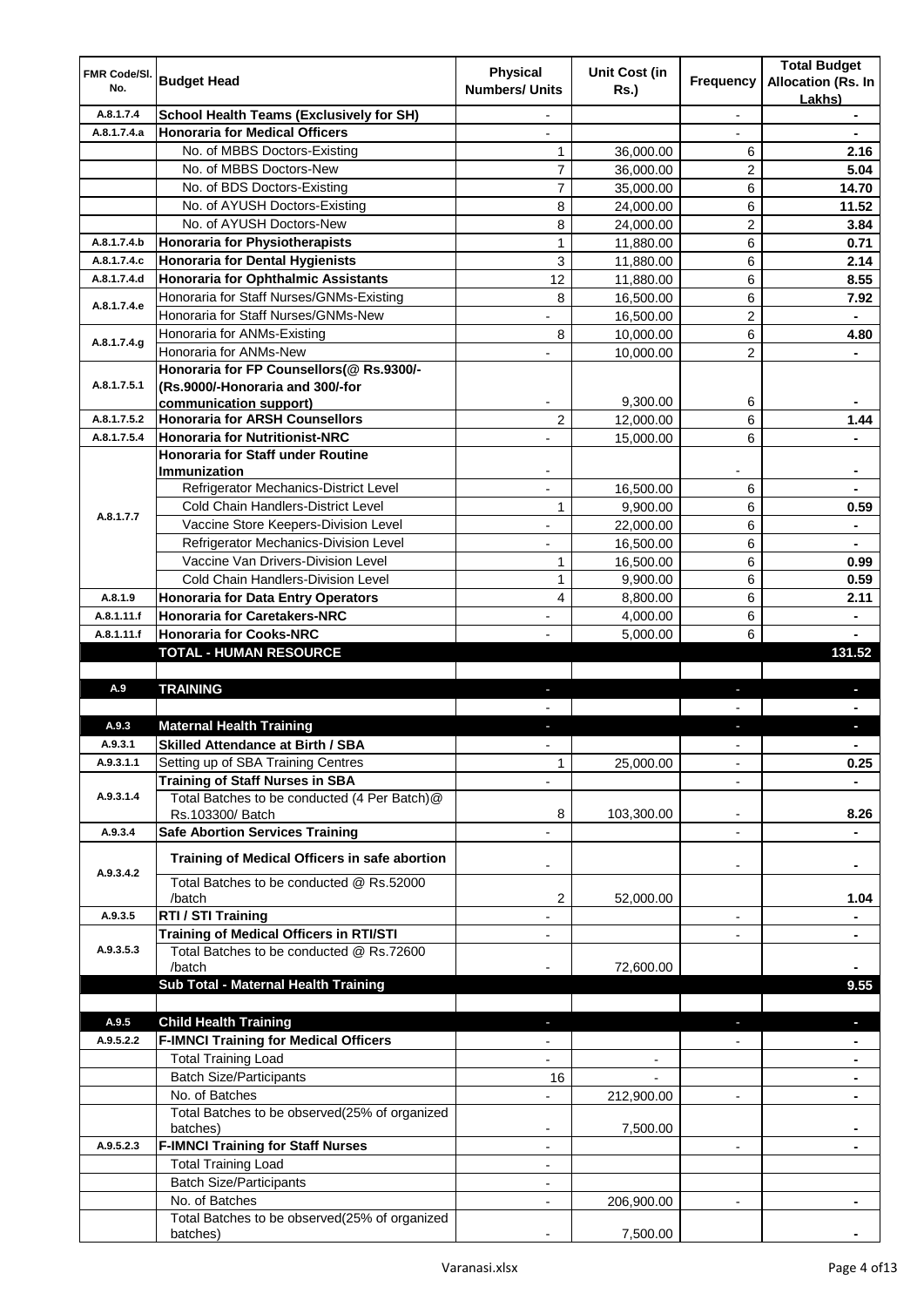| FMR Code/SI.<br>No.  | <b>Budget Head</b>                                                                      | <b>Physical</b><br><b>Numbers/ Units</b> | <b>Unit Cost (in</b><br><b>Rs.</b> ) | <b>Frequency</b>         | <b>Total Budget</b><br><b>Allocation (Rs. In</b><br>Lakhs) |
|----------------------|-----------------------------------------------------------------------------------------|------------------------------------------|--------------------------------------|--------------------------|------------------------------------------------------------|
| A.9.5.5.2.a          | <b>IMNCI Plus(CCSP)-10 Days TOT for Physicians</b>                                      |                                          |                                      |                          |                                                            |
|                      | <b>Total Training Load</b>                                                              |                                          |                                      |                          |                                                            |
|                      | <b>Batch Size/Participants</b>                                                          | 24                                       |                                      |                          |                                                            |
|                      | No. of Batches                                                                          |                                          | 576,300.00                           |                          |                                                            |
|                      | Total Batches to be observed(25% of organized<br>batches)                               |                                          | 11,000.00                            |                          |                                                            |
|                      | Sub Total- Child Health Training                                                        |                                          |                                      |                          |                                                            |
|                      |                                                                                         |                                          |                                      |                          |                                                            |
| A.9.7                | Adolescent Reproductive and Sexual Health/<br><b>ARSH Training</b>                      |                                          |                                      |                          |                                                            |
|                      | <b>ARSH training for ANMs/LHVs</b>                                                      |                                          |                                      |                          | $\blacksquare$                                             |
| A.9.7.4              | Total Batches to be conducted@ Rs.71000/<br><b>Batch</b>                                | 3                                        | 71,000.00                            |                          | 2.13                                                       |
|                      | <b>Sub Total- ARSH Training</b>                                                         |                                          |                                      |                          | 2.13                                                       |
|                      |                                                                                         |                                          |                                      |                          |                                                            |
| A.9.8.4.2            | <b>Clinical Establishment Act</b>                                                       | 1                                        | 798,000.00                           | $\blacksquare$           | 7.98                                                       |
|                      |                                                                                         |                                          |                                      |                          |                                                            |
|                      | <b>TOTAL - Training</b>                                                                 | $\blacksquare$<br>$\overline{a}$         |                                      | $\overline{\phantom{a}}$ | 19.66                                                      |
| A.10                 | PROGRAMME MANAGEMENT                                                                    | ı                                        |                                      | J.                       | b.                                                         |
|                      |                                                                                         |                                          |                                      |                          |                                                            |
| A.10.2               | District Programme Management Support Unit                                              |                                          |                                      |                          |                                                            |
|                      | <b>Contractual Staffs for DPMSU</b>                                                     |                                          |                                      |                          |                                                            |
| A.10.2.1<br>A.10.2.2 | Honoraria for District Programme Manager                                                | 1                                        | 32,700.00                            | 6                        | 1.96                                                       |
|                      | Honoraria for District Accounts Manager<br>Honoraria for District Data Manager(District | 1                                        | 26,650.00                            | 6                        | 1.60                                                       |
| A.10.2.3             | Data cum Account Assistant)                                                             | 1                                        | 18,150.00                            | 6                        | 1.09                                                       |
| A.10.2.7             | Honoraria for Office Assistant                                                          | 1                                        | 7,000.00                             | 6                        | 0.42                                                       |
| A.10.2.8.1           | Operational Expenses for DPMU unit                                                      | 1                                        | 75,000.00                            | 6                        | 4.50                                                       |
| A.10.2.8.2           | Honoraria for District Community Process<br>Manager                                     |                                          | 26,650.00                            | 6                        | 1.60                                                       |
|                      | <b>Sub Total - DPMU</b>                                                                 |                                          |                                      |                          | 11.17                                                      |
|                      |                                                                                         |                                          |                                      |                          |                                                            |
| A.10.3               | <b>Block Programme Management Unit (BPMU)</b>                                           |                                          |                                      |                          |                                                            |
| A.10.3.1             | Honoraria for Block Programme Managers                                                  | 8                                        | 20,000.00                            | 6                        | 9.60                                                       |
| A.10.3.2             | Honoraria for Block Accounts Managers                                                   | $\bf{8}$                                 | 10,000.00                            | 6                        | 4.80                                                       |
|                      | Sub Total - DPMU                                                                        |                                          |                                      |                          | 14.40                                                      |
| A.10.6               | <b>Concurrent Audit System</b>                                                          |                                          |                                      |                          |                                                            |
|                      | Budget For Block Units(Rs.1500 per                                                      |                                          |                                      |                          |                                                            |
|                      | Block/Quarter)                                                                          | 8                                        | 1,500.00                             | 4                        | 0.48                                                       |
|                      | Budget For District (District HO Rs. 4500/Month)                                        |                                          | 4,500.00                             | 12                       | 0.54                                                       |
|                      | <b>Sub Total - Concurrent Audit</b>                                                     |                                          |                                      |                          | 1.02                                                       |
|                      |                                                                                         |                                          |                                      |                          |                                                            |
| A.10.7               | <b>Mobility Support, Field Visits</b>                                                   |                                          |                                      | $\overline{\phantom{0}}$ | $\blacksquare$                                             |
| A.10.7.2             | Mobility Support-DPMU/District (2 Vehicles per<br>District per month)                   | 2                                        | 25,000.00                            | 12                       | 6.00                                                       |
| A.10.7.3             | Mobility Support-BPMU/Block (1 Vehicle per<br>District per Month)                       | 8                                        | 25,000.00                            | 12                       | 24.00                                                      |
| A.10.7.4.1           | Mobility Support for Div.PMU Division & AD<br>Offices( 1 vehicle per Division)          |                                          | 25,000.00                            | 12                       | 3.00                                                       |
|                      | Sub Total - Mobility Support, Field Visits                                              |                                          |                                      |                          | 33.00                                                      |
|                      |                                                                                         |                                          |                                      |                          |                                                            |
|                      | <b>TOTAL - Programme Management</b>                                                     |                                          |                                      |                          | 59.59                                                      |
|                      |                                                                                         |                                          |                                      |                          |                                                            |
|                      | <b>GRAND TOTAL- RCH FLEXIPOOL</b>                                                       |                                          |                                      |                          | 1,655.66                                                   |
|                      |                                                                                         |                                          |                                      |                          |                                                            |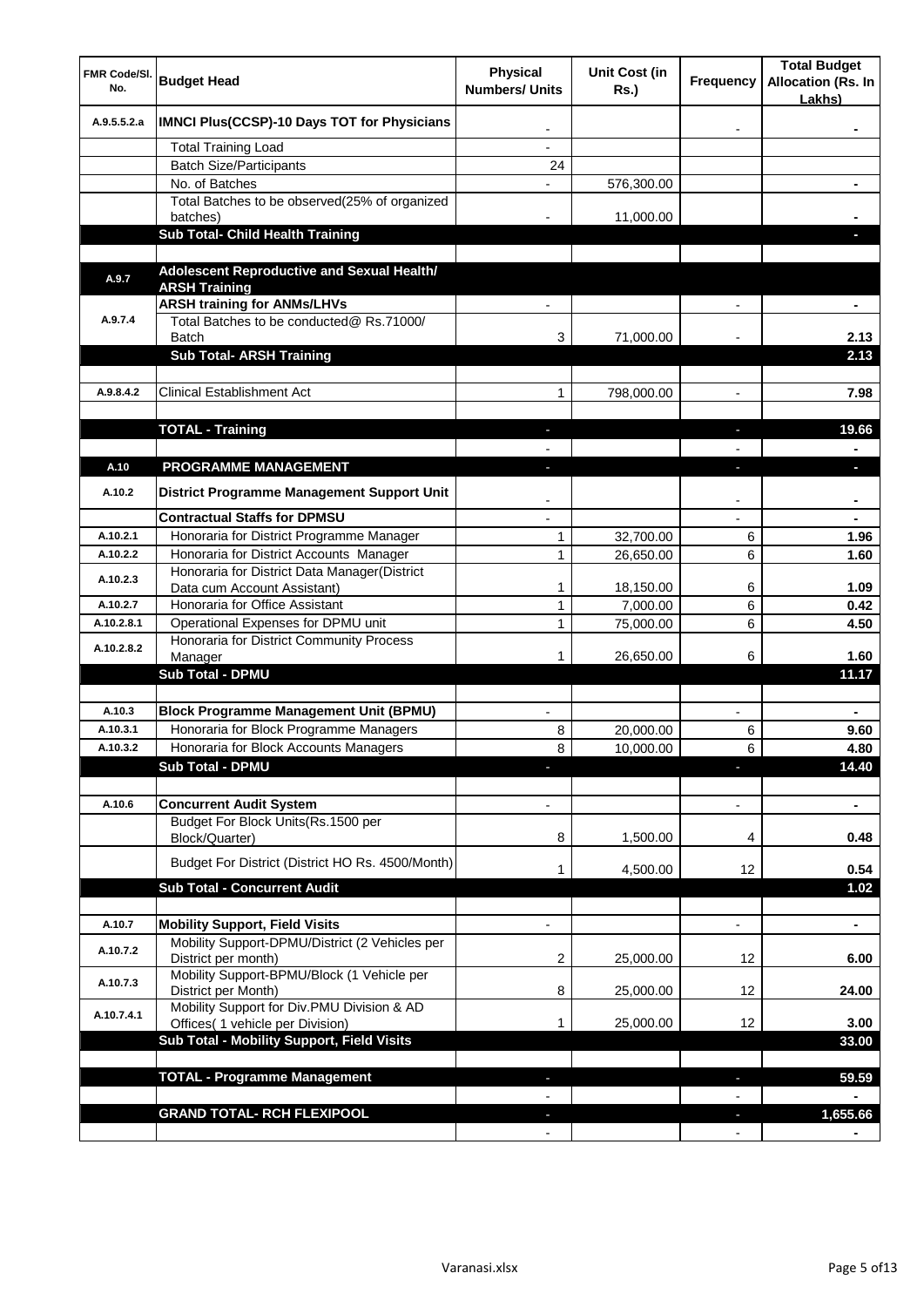| FMR Code/SI.<br>No.        | <b>Budget Head</b>                                                                                                                                                      | <b>Physical</b><br><b>Numbers/ Units</b> | Unit Cost (in<br><b>Rs.)</b> | Frequency      | <b>Total Budget</b><br><b>Allocation (Rs. In</b><br>Lakhs) |
|----------------------------|-------------------------------------------------------------------------------------------------------------------------------------------------------------------------|------------------------------------------|------------------------------|----------------|------------------------------------------------------------|
| в                          | <b>MISSION FLEXIPOOL</b>                                                                                                                                                |                                          |                              | J,             | o.                                                         |
| <b>B1</b>                  | <b>ASHA</b>                                                                                                                                                             |                                          |                              |                |                                                            |
| B1.1.1.4.2                 | ASHA State Trainers - TOT (Module VI&VII)-                                                                                                                              |                                          |                              |                |                                                            |
|                            | National Level-Cost of TA/DA                                                                                                                                            | 6                                        | 15,000.00                    |                | 0.90                                                       |
| B1.1.3.3                   | <b>Incentive for FP</b>                                                                                                                                                 |                                          |                              |                |                                                            |
| B1.1.3.3.1                 | Incentive for ASHA @ Rs. 1000 if a couple<br>adopts permanent methods after 02<br>children(Assumed that 15.56 % clients adopts<br>permanent methods after 02 children). | 2,444                                    | 1,000.00                     |                | 24.44                                                      |
| B1.1.3.5                   | <b>Other incentive</b>                                                                                                                                                  |                                          |                              |                |                                                            |
|                            |                                                                                                                                                                         |                                          |                              |                |                                                            |
| B <sub>1.1</sub> , 3, 5, 1 | On taking Complicated On pregnancy cases<br>or New born cases to the health facility<br>@Rs.150/- case (up to 3 cases/year)                                             | 2,083                                    | 150.00                       | 3              | 9.37                                                       |
| B1.1.3.5.3                 | Birth & Death Registration (For 30 birth & 9<br>deaths/ASHA) -Amount Approved 90% Only                                                                                  | 2.083                                    | 180.00                       |                | 3.37                                                       |
| B1.1.3.5.5                 | TA/DA for attending Monthly Meetings<br>@Rs.100/Meeting - Amount Approved 90%<br>Only                                                                                   | 2,083                                    | 100.00                       | 12             | 22.50                                                      |
| B <sub>1.1</sub> , 3, 5, 6 | Maternal Death Audit Information<br>(@Rs.200/Case)-Amount Approved 50%<br>Only                                                                                          | 254                                      | 200.00                       | $\blacksquare$ | 0.25                                                       |
| B1.1.3.5.12                | Incentives to ASHA Sangini(@Rs.150 for one                                                                                                                              | 93                                       |                              |                |                                                            |
| B1.1.3.6                   | field visit and 20 visits per month)<br><b>Other Activities</b>                                                                                                         |                                          | 3,000.00                     | 10             | 27.90                                                      |
|                            | ASHA Divas/Annual ASHA Samellan-(Amount                                                                                                                                 |                                          |                              |                |                                                            |
| B1.1.3.6.1                 | Approved 70% Only)                                                                                                                                                      | 2,083                                    | 250.00                       | $\overline{a}$ | 3.65                                                       |
|                            | <b>ASHA Payment Voucher</b>                                                                                                                                             | 2,083                                    | 25.00                        |                | 0.52                                                       |
| B1.1.3.6.3                 | <b>ASHA Master Payment Register</b>                                                                                                                                     | 8                                        | 150.00                       |                | 0.01                                                       |
|                            | <b>ASHA Sangini Format</b>                                                                                                                                              | 93                                       | 50.00                        |                | 0.05                                                       |
| B1.1.4                     | Awards to ASHA's/Link workers                                                                                                                                           | 8                                        | 5,000.00                     | $\blacksquare$ | 0.40                                                       |
| B1.1.5                     | <b>ASHA Resource Centre/ASHA Mentoring</b><br>Group                                                                                                                     |                                          |                              |                |                                                            |
| B1.1.5.4                   | Mobility Costs ASHA Mentoring Group for<br>district*4 meetings@Rs.2500/meeting                                                                                          | 4                                        | 2,500.00                     |                | 0.10                                                       |
|                            | Sub Total - ASHA                                                                                                                                                        |                                          |                              |                | 93.46                                                      |
|                            |                                                                                                                                                                         |                                          |                              |                |                                                            |
| <b>B2</b>                  | <b>Untied Funds</b>                                                                                                                                                     | J,                                       |                              | r              | J,                                                         |
|                            | No. of CHCs/SDH and Amount Approved 71%                                                                                                                                 |                                          |                              |                |                                                            |
| <b>B2.1</b>                | Only                                                                                                                                                                    | 13                                       | 50,000.00                    | 1              | 4.62                                                       |
| <b>B2.2</b>                | No. of PHCs and Amount Approved 93% Only                                                                                                                                |                                          |                              |                |                                                            |
|                            | No. of Sub Centres and Amount Approved 46%                                                                                                                              | 22                                       | 25,000.00                    | 1              | 5.12                                                       |
| <b>B2.3</b>                | Only                                                                                                                                                                    | 306                                      | 10.000.00                    | 1              | 14.08                                                      |
| <b>B2.4</b>                | No. of VHNSCs and Amount Approved 36%<br>Only                                                                                                                           | 702                                      | 10,000.00                    | 1              | 25.27                                                      |
|                            | <b>Sub Total - Untied Funds</b>                                                                                                                                         |                                          |                              |                | 49.08                                                      |
|                            |                                                                                                                                                                         |                                          |                              |                |                                                            |
| <b>B.3</b>                 | <b>Annual Maintenance Grants</b>                                                                                                                                        |                                          |                              |                | ×.                                                         |
| <b>B3.1</b>                | No. of CHCs and Amount Approved 70% Only                                                                                                                                | 13                                       | 100,000.00                   | 1              | 9.10                                                       |
| <b>B3.2</b>                | No. of PHCs and Amount Approved 69% Only                                                                                                                                | 22                                       | 50,000.00                    | 1              | 7.59                                                       |
| <b>B3.3</b>                | No. of Sub Centres and Amount Approved 49%<br>Only                                                                                                                      | 256                                      | 10,000.00                    | 1              | 12.54                                                      |
|                            | Sub Total - AMG                                                                                                                                                         |                                          |                              |                | 29.23                                                      |
|                            |                                                                                                                                                                         |                                          |                              |                |                                                            |
| B.6                        | <b>Corpus Grants to HMS/RKS</b>                                                                                                                                         | ٠                                        |                              | J,             | $\overline{\phantom{a}}$                                   |
| B6.1                       | District Hospitals (DH+DWH)                                                                                                                                             | 5                                        |                              |                |                                                            |
|                            | Amount Approved for District Hospitals                                                                                                                                  |                                          |                              |                | 21.90                                                      |
| B6.2                       | No. of CHCs and Amount Approved 90% Only                                                                                                                                |                                          |                              |                |                                                            |
|                            |                                                                                                                                                                         | 13                                       | 100,000.00                   | 1              | 11.70                                                      |
| B6.3                       | No. of PHCs and Amount Approved 90% Only                                                                                                                                | 22                                       | 50,000.00                    | 1              | 9.90                                                       |
|                            | <b>Sub Total - HMS/RKS</b>                                                                                                                                              |                                          |                              |                | 43.50                                                      |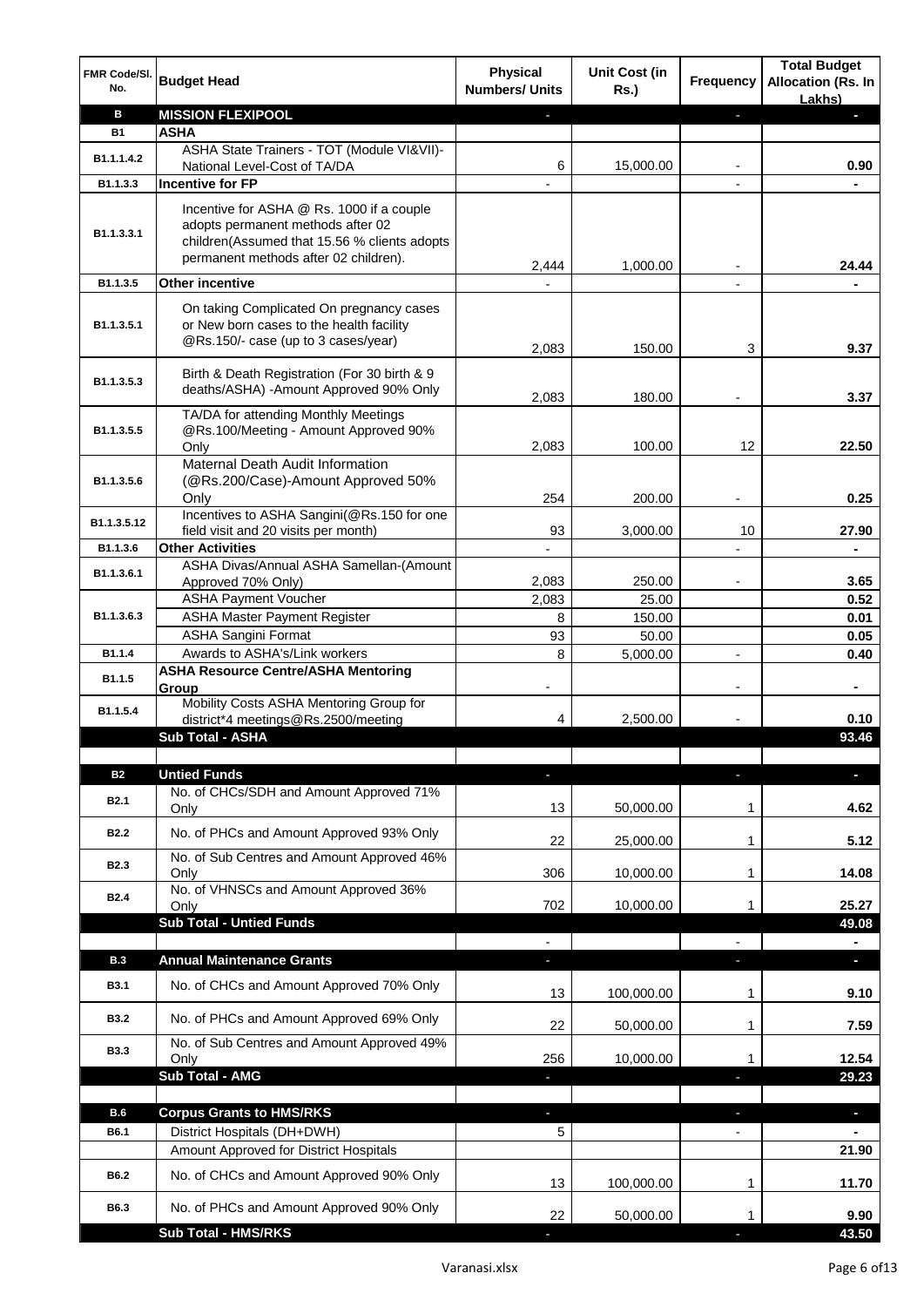| FMR Code/SI.<br>No. | <b>Budget Head</b>                                                           | <b>Physical</b><br><b>Numbers/ Units</b> | <b>Unit Cost (in</b><br><b>Rs.)</b> | <b>Frequency</b>                           | <b>Total Budget</b><br><b>Allocation (Rs. In</b><br>Lakhs) |
|---------------------|------------------------------------------------------------------------------|------------------------------------------|-------------------------------------|--------------------------------------------|------------------------------------------------------------|
|                     |                                                                              |                                          |                                     |                                            |                                                            |
| <b>B9</b>           | <b>Mainstreaming of AYUSH</b>                                                | J,                                       |                                     | ٠                                          | a.                                                         |
| <b>B.9.1</b>        | <b>Medical Officers (Only AYUSH)</b>                                         |                                          |                                     |                                            |                                                            |
| B.9.1.1             | <b>Contractual Medical Officers</b>                                          | 24                                       | 24,000.00                           | 6                                          | 34.56                                                      |
| <b>B.9.2</b>        | <b>AYUSH Pharmacists</b>                                                     | 12                                       | 9,000.00                            | 6                                          | 6.48                                                       |
|                     | <b>Sub Total (AYUSH)</b>                                                     |                                          |                                     | ×                                          | 41.04                                                      |
|                     |                                                                              |                                          |                                     |                                            |                                                            |
| <b>B10</b>          | <b>IEC-BCC Activities</b>                                                    | ı                                        |                                     | ٠                                          | o,                                                         |
| B.10.2              | Implementation of BCC/IEC Activities at<br>district level                    |                                          |                                     |                                            | 5.00                                                       |
| B.10.5.2            | Printing of WIFS Cards, Referral Slips, etc                                  |                                          |                                     |                                            |                                                            |
|                     | WIFS Cards for School Children(No. of Cards)                                 |                                          | 4.00                                |                                            |                                                            |
|                     | <b>Sub Total (IEC/BCC)</b>                                                   | J,                                       |                                     | $\overline{\phantom{a}}$                   | 5.00                                                       |
|                     |                                                                              |                                          |                                     |                                            |                                                            |
| <b>B15</b>          | <b>Planning, Implementation and Monitoring</b>                               |                                          |                                     | J.                                         | ×.                                                         |
| B15.2               | <b>Quality Assurance</b>                                                     |                                          |                                     |                                            |                                                            |
| B15.2.2             | <b>Quality Assurance Committees</b>                                          |                                          |                                     |                                            |                                                            |
|                     | <b>Division Level</b>                                                        |                                          |                                     |                                            |                                                            |
|                     | One time establishment @ Rs. 1.00 Lakh/                                      |                                          |                                     |                                            |                                                            |
|                     | Division (Amount Approved 50% Only)<br>Operational Expenses @Rs. 5000/month/ | 1                                        | 100,000.00                          | 1                                          | 0.50                                                       |
|                     | division (Amount Approved 50% Only)                                          | 1                                        | 5,000.00                            | 12                                         | 0.30                                                       |
|                     | <b>District Level</b>                                                        |                                          |                                     |                                            |                                                            |
|                     | One time establishment @ Rs. 1.00 Lakh/                                      |                                          |                                     |                                            |                                                            |
|                     | District (Amount Approved 50% Only)                                          | 1                                        | 100,000.00                          | 1                                          | 0.50                                                       |
|                     | Operational Expenses @Rs. 5000/ Month/                                       |                                          |                                     |                                            |                                                            |
|                     | District (Amount Approved 50% Only)                                          | 1                                        | 5,000.00                            | 12                                         | 0.30                                                       |
| B15.2.4             | <b>Review meetings</b>                                                       |                                          |                                     |                                            |                                                            |
| B15.2.4.2           | <b>Division Level</b>                                                        | $\overline{a}$                           |                                     | $\overline{a}$                             | $\blacksquare$                                             |
|                     | Review meetings @ Rs 10000/- per meeting for                                 |                                          |                                     |                                            |                                                            |
|                     | 4 meeting per division (Amount Approved 50%<br>Only)                         | 1                                        | 10,000.00                           | 4                                          | 0.20                                                       |
|                     | <b>District Level</b>                                                        |                                          |                                     |                                            |                                                            |
|                     | Review meetings @ Rs 10000/- per meeting for                                 |                                          |                                     |                                            |                                                            |
|                     | 4 meeting per District (Amount Approved 50%<br>Only)                         |                                          | 10,000.00                           | 4                                          | 0.20                                                       |
| B <sub>15.2.5</sub> | <b>Other Block Level Activities</b>                                          |                                          |                                     |                                            | $\blacksquare$                                             |
|                     | Block QA visioning meeting (Orienting                                        |                                          |                                     |                                            |                                                            |
| B15.2.5.1           | <b>Block Officials on Facility Solutions Levels-</b>                         |                                          |                                     |                                            |                                                            |
|                     | Amount Approved 50% Only)                                                    | 1                                        | 35,000.00                           | 1                                          | 0.18                                                       |
| B15.2.5.2           | Quality Management System (QMS) training                                     |                                          |                                     |                                            |                                                            |
|                     | workshop - (Amount Approved 50% Only)                                        | 1                                        | 100,000.00                          | 1                                          | 0.50                                                       |
|                     | <b>Sub Total - Quality Assurance</b>                                         | ı                                        |                                     | E.                                         | 2.68                                                       |
| B15.3               | <b>Monitoring and Evaluation</b>                                             | $\overline{\phantom{a}}$<br>L,           |                                     | $\overline{\phantom{a}}$<br>$\overline{a}$ | $\blacksquare$<br>$\blacksquare$                           |
| B15.3.1.6.3         | Honoraria of Data Entry Operators for MCTS                                   | 8                                        |                                     | 6                                          | 5.28                                                       |
| B15.3.2             | <b>Computerization HMIS and E-governance</b>                                 |                                          | 11,000.00                           |                                            | $\blacksquare$                                             |
|                     | HMIS Operational Cost (excluding HR & Trainings)-                            |                                          |                                     |                                            |                                                            |
|                     | Expenses for Internet @1500/month/                                           |                                          |                                     |                                            |                                                            |
|                     | computer for 951 Nos                                                         | 12                                       | 1,500.00                            | 12                                         | 2.16                                                       |
|                     | Expenses for Internet Rs.750/pm/block                                        |                                          |                                     |                                            |                                                            |
| B15.3.2.1.a         | computer(new) for 820 Nos.                                                   | 8                                        | 750.00                              | 12                                         | 0.72                                                       |
|                     | Expenses for Internet Data Card                                              |                                          |                                     |                                            |                                                            |
|                     | @Rs.750/pm/Computer (new) for 75 Nos.                                        | 1                                        | 750.00                              | 12                                         | 0.09                                                       |
|                     | Expenses for Internet Data Card<br>@Rs.750/pm/Computer (new) for 18 Nos.     | 1                                        | 750.00                              | 12                                         | 0.09                                                       |
| B15.3.2.1.d         | Other Office and admin expenses                                              | L,                                       |                                     |                                            |                                                            |
|                     | Maintenance of Computers/AMC/etc -HMIS                                       |                                          |                                     |                                            |                                                            |
| B15.3.2.1.d.2       | (Block -PHC/CHC,CH, CMF (M/F) Old @Rs.                                       |                                          |                                     |                                            |                                                            |
|                     | 4000/unit for 951 no.                                                        | 12                                       | 4,000.00                            | 1                                          | 0.48                                                       |
|                     | Purchase of computer consumables/Admin                                       |                                          |                                     |                                            |                                                            |
| B15.3.2.1.d.3       | Expenses @ Rs.1000.00 for 951 no.-Six                                        |                                          |                                     |                                            |                                                            |
|                     | Months                                                                       | 12                                       | 1,000.00                            | 6                                          | 0.72                                                       |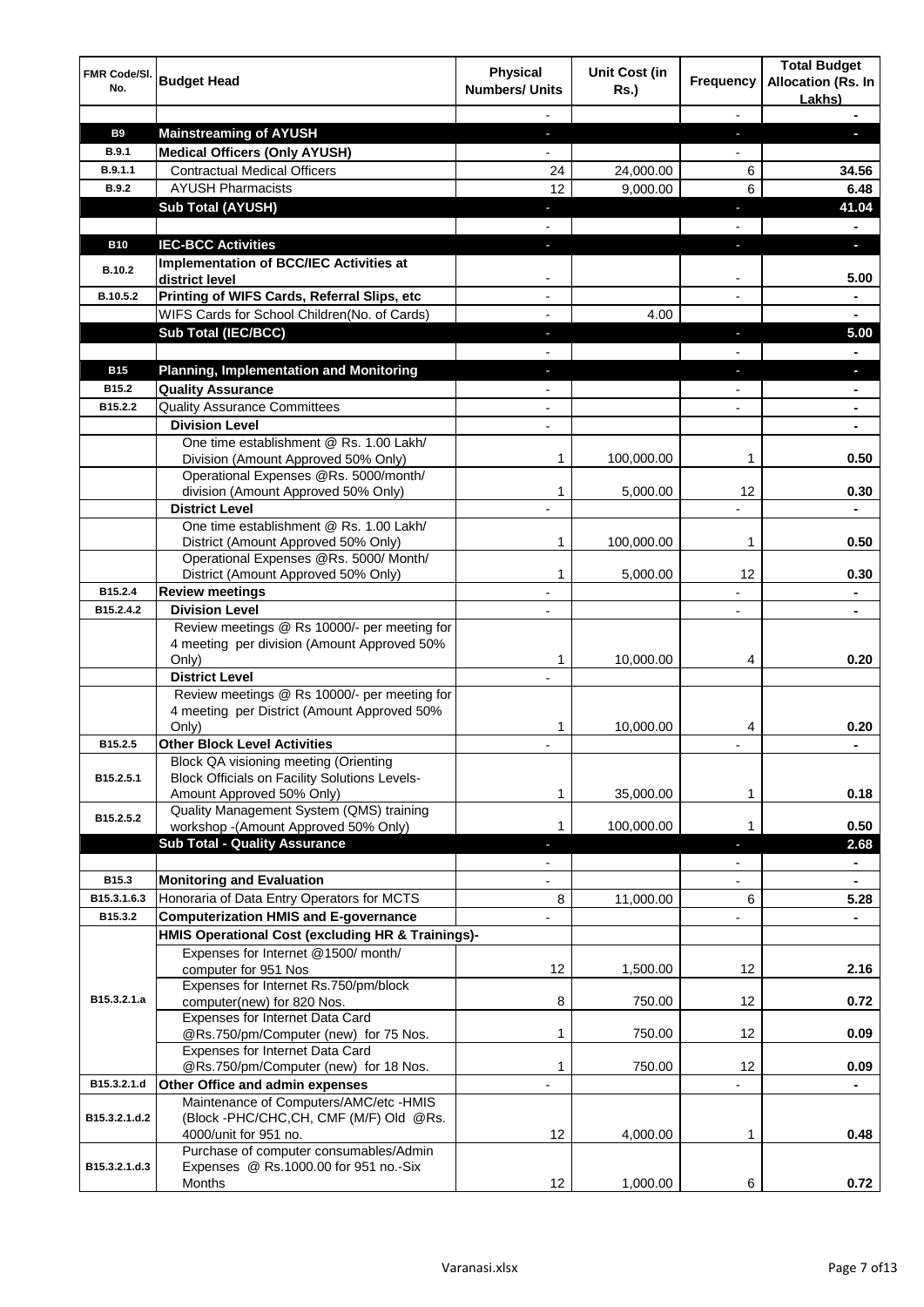| FMR Code/SI.<br>No.    | <b>Budget Head</b>                                                                                 | <b>Physical</b><br><b>Numbers/ Units</b> | <b>Unit Cost (in</b><br><b>Rs.)</b> | <b>Frequency</b>         | <b>Total Budget</b><br><b>Allocation (Rs. In</b><br>Lakhs) |
|------------------------|----------------------------------------------------------------------------------------------------|------------------------------------------|-------------------------------------|--------------------------|------------------------------------------------------------|
| B15.3.2.2.a            | MCTS Operational Cost (excluding HR &<br>Trainings)                                                |                                          |                                     |                          |                                                            |
| B15.3.2.2.b            | Procurement of computers/Printers/Cartridges<br>,etc. - @50,000.00/Computer Systems for 820<br>No. |                                          |                                     |                          |                                                            |
| B15.3.2.2.d            | Other Office and admin expenses                                                                    | 8                                        | 50,000.00                           | 1                        | 4.00                                                       |
| B15.3.3                | @12,000.00 per year -820 No.(New)<br>Other M & E Activities                                        | 8<br>$\overline{\phantom{m}}$            | 12,000.00                           | 1<br>٠                   | 0.96                                                       |
| B15.3.3.5              | Review Meetings for MCTS @ Rs<br>4,000/meeting for 12 meetings                                     | 1                                        | 4,000.00                            | 12                       | 0.48                                                       |
|                        | Sub Total - Monitoring and Evaluation                                                              |                                          |                                     |                          | 14.98                                                      |
|                        |                                                                                                    |                                          |                                     |                          |                                                            |
| <b>B.16</b><br>B16.1.1 | <b>PROCUREMENT</b><br><b>Procurement of Equipments: MH</b>                                         |                                          |                                     | r.                       | L.                                                         |
| B16.1.1.2              | MVA / EVA Kits for Safe Abortion services                                                          | 20                                       | 2,500.00                            |                          | 0.50                                                       |
| B16.1.6                | <b>Equipments for ARSH/ School Health</b>                                                          |                                          |                                     |                          |                                                            |
| B16.1.6.1              | Equipments for ARSH Clinics (New)                                                                  | $\overline{2}$                           | 15,000.00                           | 1                        | 0.30                                                       |
|                        | <b>Sub Total (Procurement of Equipments)</b>                                                       |                                          |                                     |                          | 0.80                                                       |
|                        |                                                                                                    |                                          |                                     |                          |                                                            |
| B.16.2.1               | Drugs & supplies for MH                                                                            |                                          |                                     |                          | $\blacksquare$                                             |
| B.16.2.1.2             | Drugs for Safe Abortion (No. of MMA                                                                |                                          |                                     |                          |                                                            |
| B.16.2.4               | estimated in year 2013-14)<br><b>Supplies for IMEP</b>                                             | 664                                      | 200.00                              |                          | 1.33                                                       |
| B.16.2.4.1             | Bio-Medical Waste Management-District level                                                        |                                          |                                     |                          |                                                            |
|                        |                                                                                                    |                                          |                                     |                          | 71.96                                                      |
| B.16.2.4.2             | Bio-Medical Waste Management-CHC level<br>Cleaning/Washing, House keeping and                      | $\blacksquare$                           |                                     | $\overline{a}$           | 12.58                                                      |
| B.16.2.4.3             | Laundry Management - District Level                                                                |                                          |                                     |                          | 124.84                                                     |
| B.16.2.4.4             | Cleaning/Washing, House keeping and<br>Laundry Management - CHC/PHC Level                          |                                          |                                     | $\overline{\phantom{0}}$ | 19.59                                                      |
|                        | <b>ASHA Drug Kits</b>                                                                              |                                          |                                     |                          |                                                            |
| B.16.2.5.2             | Drug Kit replenishment for ASHAs @ Rs.<br>300/ASHA                                                 | 1,778                                    | 300.00                              |                          | 5.33                                                       |
| B.16.2.6               | Drugs & supplies for WIFS                                                                          |                                          |                                     | $\overline{a}$           |                                                            |
|                        | For Govt. & Govt. aided Schools (Classes VI to                                                     |                                          |                                     |                          |                                                            |
|                        | XII)                                                                                               |                                          |                                     |                          |                                                            |
|                        | <b>Total Beneficiaries</b><br>IFA Tables Required at District (Beneficiary*                        | 55,115                                   |                                     |                          |                                                            |
| B.16.2.6.1             | 52 Tabs)                                                                                           | 2,866,002                                | 0.12                                |                          | 3.44                                                       |
| B.16.2.6.2             | Albendazole Tablets Required at District<br>(Beneficiary *2 Tabs)                                  | 110,231                                  | 1.00                                | $\overline{\phantom{a}}$ | 1.10                                                       |
| B.16.2.7               | Drugs & Supplies under SHP                                                                         | $\overline{\phantom{a}}$                 |                                     | $\overline{\phantom{a}}$ | $\blacksquare$                                             |
|                        | <b>For Aganwadi Centres</b>                                                                        |                                          |                                     |                          | $\blacksquare$                                             |
|                        | Expected No. of Children at AWCs                                                                   | 45,562                                   |                                     |                          | $\blacksquare$                                             |
|                        | No. of IFA Bottles (One bottle of 100 ml./child)                                                   | 45,562                                   | 10.00                               |                          | 4.56                                                       |
|                        | Albendazole Tablets (2 tablets per Child)                                                          | 91,124                                   | 1.00                                |                          | 0.91                                                       |
|                        | For Primary Schools(For Govt. & Govt.                                                              |                                          |                                     |                          |                                                            |
|                        | aided Schools Classes I to V)<br>Expected No. of Children in Schools                               | 100,578                                  |                                     |                          |                                                            |
|                        | No. of Tablets Required at District (52 Tabs./                                                     |                                          |                                     |                          |                                                            |
|                        | Beneficiary)                                                                                       | 5,230,032                                | 0.12                                |                          | 6.28                                                       |
|                        | No. of Tablets Required at District (2 Tabs./<br>Beneficiary)                                      | 201,155                                  | 1.00                                |                          | 2.01                                                       |
|                        | <b>Medicines for Teams</b>                                                                         |                                          |                                     |                          |                                                            |
|                        | No. of Blocks                                                                                      | 8                                        |                                     |                          |                                                            |
|                        | First Time Medicines For Teams (2 Teams in<br>Each Block)                                          | 16                                       | 18,000.00                           |                          | 2.88                                                       |
|                        | Sub Total (Procurement of Drugs & Supplies)                                                        |                                          |                                     |                          | 256.81                                                     |
|                        |                                                                                                    |                                          |                                     |                          |                                                            |
| <b>B.17</b>            | <b>Drugs Warehouses/Logistics Management</b>                                                       |                                          |                                     | ÷,                       | J,                                                         |
|                        | Honoraria of Staff at Regional Drug                                                                |                                          |                                     |                          |                                                            |
|                        | Warehouse                                                                                          |                                          |                                     |                          |                                                            |
|                        | Accountant<br>Computer Operator Cum Store Keeper                                                   | 1<br>1                                   | 10,000.00<br>10,000.00              | 6<br>6                   | 0.60<br>0.60                                               |
|                        |                                                                                                    |                                          |                                     |                          |                                                            |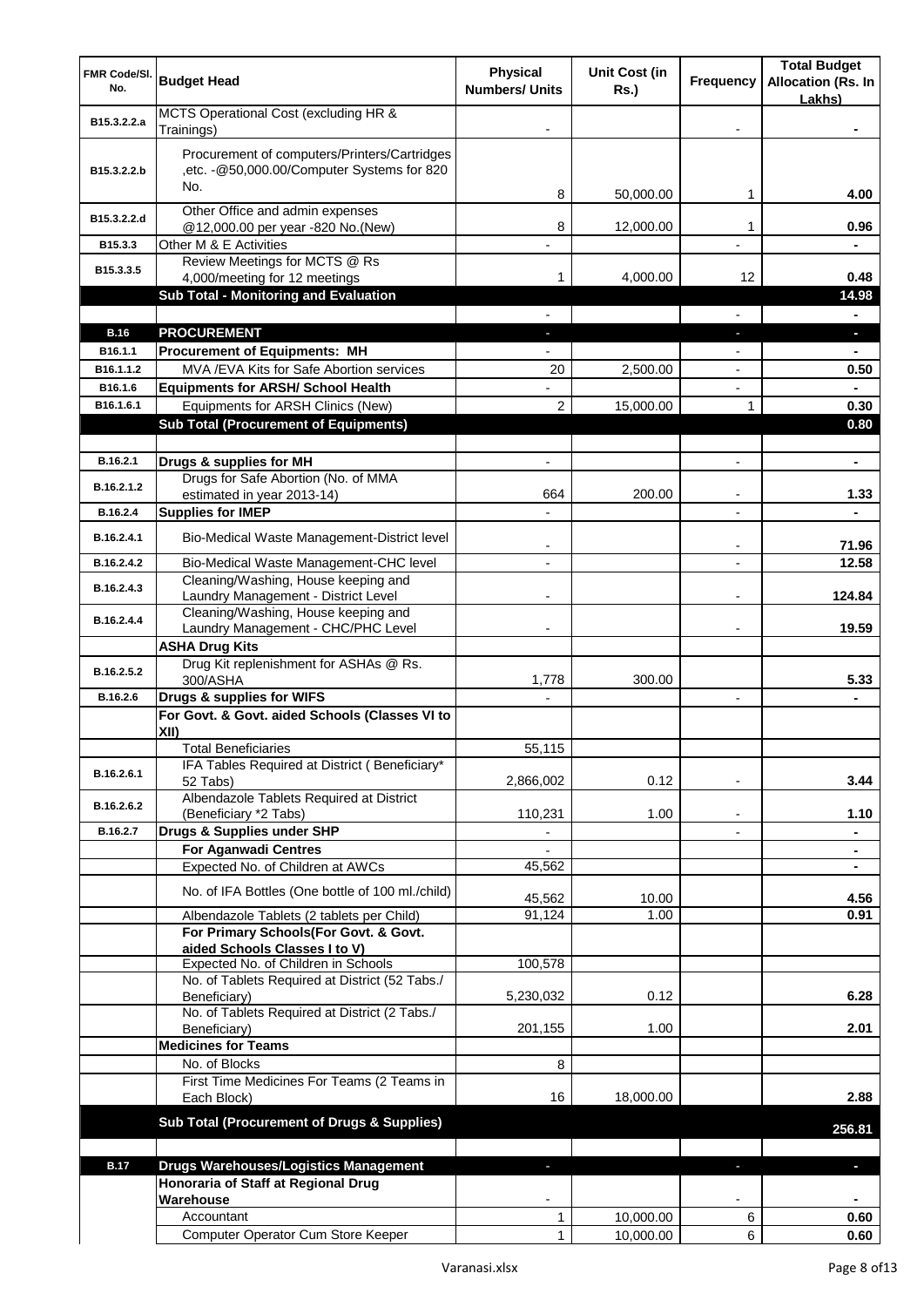| FMR Code/SI.  | <b>Budget Head</b>                                                                                                                                                                                                                                                         | <b>Physical</b>         | Unit Cost (in | Frequency                | <b>Total Budget</b><br><b>Allocation (Rs. In</b> |
|---------------|----------------------------------------------------------------------------------------------------------------------------------------------------------------------------------------------------------------------------------------------------------------------------|-------------------------|---------------|--------------------------|--------------------------------------------------|
| No.           |                                                                                                                                                                                                                                                                            | <b>Numbers/ Units</b>   | <b>Rs.)</b>   |                          | Lakhs)                                           |
|               | Fork-Lift Operator cum Mechanic                                                                                                                                                                                                                                            | 1                       | 6,500.00      | 6                        | 0.39                                             |
| B.17.1        | Fourth class / Loader                                                                                                                                                                                                                                                      | 1                       | 6,500.00      | 6                        | 0.39                                             |
|               | Generator Operator cum Electrician                                                                                                                                                                                                                                         | 1                       | 5,000.00      | 6                        | 0.30                                             |
|               | Sweeper                                                                                                                                                                                                                                                                    | 1                       | 3,500.00      | 6                        | 0.21                                             |
|               | <b>Armed Guards</b>                                                                                                                                                                                                                                                        | 1                       | 6,335.00      | 6                        | 0.38                                             |
|               | <b>General Guards</b>                                                                                                                                                                                                                                                      | $\overline{\mathbf{c}}$ | 5,157.00      | 6                        | 0.62                                             |
|               | Gardener                                                                                                                                                                                                                                                                   | 1                       | 3,000.00      | 6                        | 0.18                                             |
|               | Honoraria of Staff at District Drug Warehouse                                                                                                                                                                                                                              |                         |               |                          | ٠                                                |
|               | Computer Operator Cum Store Keeper                                                                                                                                                                                                                                         | 1                       | 10,000.00     | 6                        | 0.60                                             |
| <b>B.17.3</b> | Generator Operator Cum Mechanic/Electrician                                                                                                                                                                                                                                | 1                       | 5,000.00      | 6                        | 0.30                                             |
|               | Loader                                                                                                                                                                                                                                                                     | 1                       | 5,000.00      | 6                        | 0.30                                             |
|               | Choukidar                                                                                                                                                                                                                                                                  | 1                       | 5,000.00      | 6                        | 0.30                                             |
|               | Part-time Sweeper                                                                                                                                                                                                                                                          | 1                       | 2,500.00      | 6                        | 0.15                                             |
| B.17.4.1      | <b>Operational Cost for Regional Drug ware</b><br>House                                                                                                                                                                                                                    |                         |               |                          |                                                  |
|               | <b>Electricity Charges</b>                                                                                                                                                                                                                                                 |                         |               |                          | 1.10                                             |
|               | <b>Telephone Charges</b>                                                                                                                                                                                                                                                   |                         |               |                          | 0.10                                             |
|               | POL & Maintenance of DG Sets                                                                                                                                                                                                                                               |                         |               |                          | 0.30                                             |
|               | Stationary                                                                                                                                                                                                                                                                 |                         |               |                          | 0.15                                             |
|               | Contingency                                                                                                                                                                                                                                                                |                         |               |                          | 1.49                                             |
|               | <b>Sub Total-Drug Ware Houses</b>                                                                                                                                                                                                                                          |                         |               |                          | 8.46                                             |
|               |                                                                                                                                                                                                                                                                            |                         |               |                          |                                                  |
|               | <b>GRAND TOTAL- MISSION FLEXIPOOL</b>                                                                                                                                                                                                                                      | $\blacksquare$          |               | J,                       | 545.04                                           |
|               |                                                                                                                                                                                                                                                                            | $\blacksquare$          |               | $\overline{a}$           |                                                  |
| C             | <b>IMMUNISATION</b>                                                                                                                                                                                                                                                        | a.                      |               | J,                       | $\overline{\phantom{a}}$                         |
| C.1           | RI strengthening project (Review meeting, Mobility<br>support, Outreach services etc)                                                                                                                                                                                      |                         |               |                          |                                                  |
| C.1.a         | Mobility Support for supervision for district<br>level officers @Rs 250000/- Year                                                                                                                                                                                          | 1                       | 250,000.00    | $\overline{\phantom{a}}$ | 2.50                                             |
| C.1.b         | Mobility support for supervision at State level                                                                                                                                                                                                                            |                         |               |                          |                                                  |
|               | Printing and dissemination of Immunization                                                                                                                                                                                                                                 |                         |               |                          |                                                  |
| C.1.c         | cards, tally sheets, monitoring forms etc.@ Rs<br>10 /- Beneficiary                                                                                                                                                                                                        | 117,820                 | 10.00         |                          | 11.78                                            |
|               | Support for Quarterly State level review                                                                                                                                                                                                                                   |                         |               |                          |                                                  |
| C.1.d         | meetings of district officer                                                                                                                                                                                                                                               |                         |               |                          |                                                  |
| C.1.e         | Quarterly review meetings exclusive for RI at<br>district level with Block Mos, CDPO, and other<br>stake holders (@ Rs 100/- per participant(5                                                                                                                             |                         |               |                          |                                                  |
|               | participant / block)                                                                                                                                                                                                                                                       | 160                     | 100.00        |                          | 0.16                                             |
| C.1.f         | Quarterly review meetings exclusive for RI at<br>block level @Rs 50/- per person as<br>honorarium/Asha(For travel) & Rs 25 per<br>person at the disposal of MOIC for meeting<br>expenses (Refreshment, stationery and mis.)                                                | 8,332                   | 75.00         |                          | 6.25                                             |
|               |                                                                                                                                                                                                                                                                            |                         |               |                          |                                                  |
| C.1.g         | Focus on slum & underserved areas in urban<br>areas/alternative vaccinator for slums (Hiring<br>of ANM @ 450/-per session for four<br>sessions/month/slum of 10000 population and<br>Rs.300/ month as contingency per slum<br>i.e.Rs.2100/-month/slum of 10000 population) | 540                     | 2,100.00      |                          | 11.34                                            |
| C.1.h         | Mobilization of children through ASHA or other                                                                                                                                                                                                                             | 34,857                  | 150.00        |                          | 52.29                                            |
| C.1.i         | mobilizers (@Rs 150/-per session)<br>Alternative vaccine delivery in hard to reach                                                                                                                                                                                         |                         |               |                          |                                                  |
|               | areas(@Rs 150/-per session)<br>Alternative Vaccine Delivery in other                                                                                                                                                                                                       | 8,208                   | 150.00        |                          | 12.31                                            |
| C.1.j         | areas(@Rs. 75/- per session)<br>To develop micro plan at sub-centre level(@                                                                                                                                                                                                | 26,640                  | 75.00         |                          | 19.98                                            |
| C.1.k         | Rs 100/- per sub centre)                                                                                                                                                                                                                                                   | 315                     | 100.00        |                          | 0.32                                             |
| C.1.1         | For consolidation of micro plans at block level<br>(@ Rs 1000/-per block per PHC and Rs                                                                                                                                                                                    |                         |               |                          |                                                  |
|               | 2000/- per district)                                                                                                                                                                                                                                                       | 16                      | 1,000.00      |                          | 0.16                                             |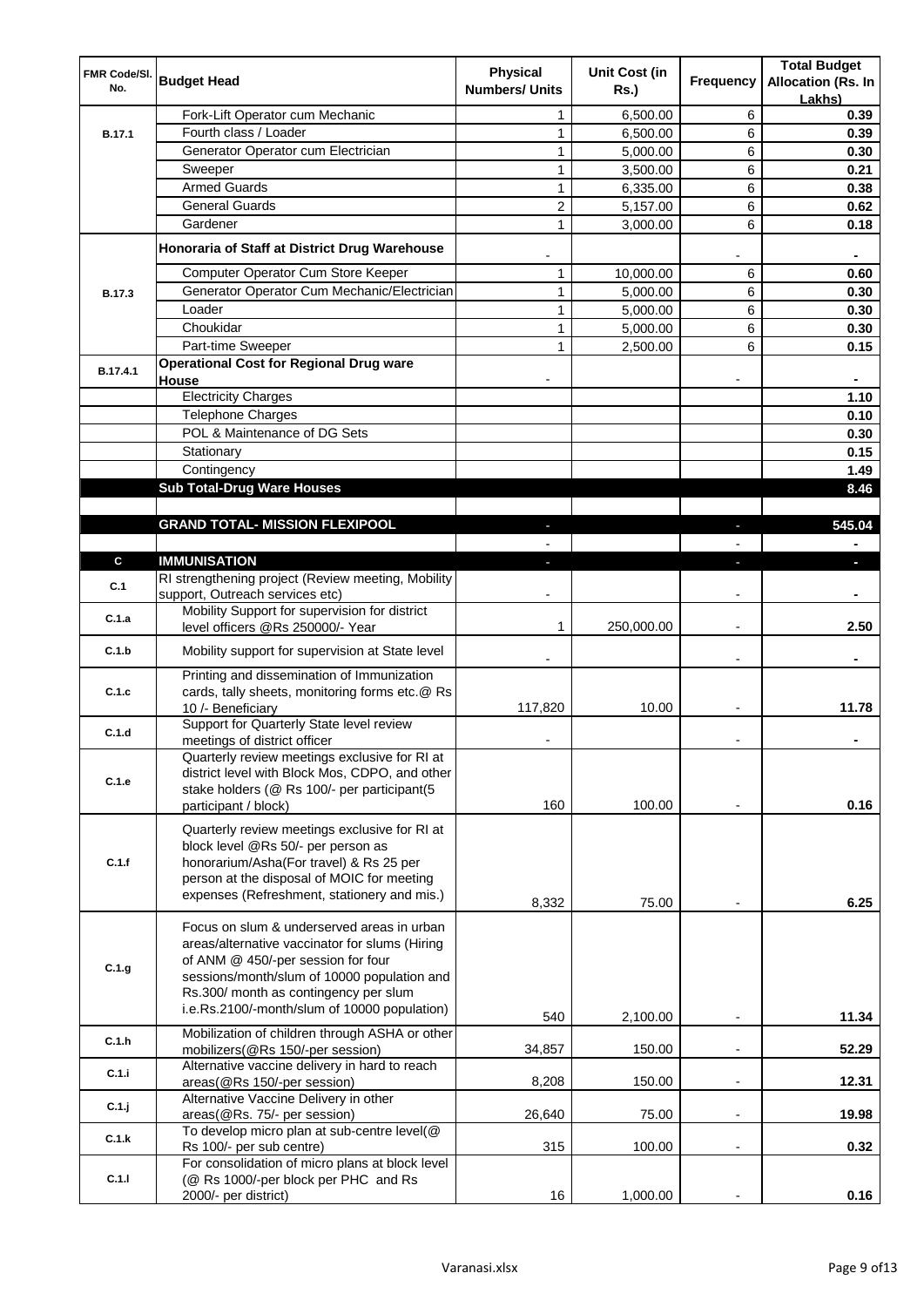| FMR Code/SI.<br>No. | <b>Budget Head</b>                                                                                                                                                                                                                                                        | <b>Physical</b><br><b>Numbers/ Units</b> | Unit Cost (in<br><b>Rs.)</b> | Frequency                | <b>Total Budget</b><br><b>Allocation (Rs. In</b><br>Lakhs) |
|---------------------|---------------------------------------------------------------------------------------------------------------------------------------------------------------------------------------------------------------------------------------------------------------------------|------------------------------------------|------------------------------|--------------------------|------------------------------------------------------------|
| C.1.m               | POL for vaccine delivery from State to district<br>and from district to PHC/CHCs(@ Rs 150000/-<br>per district per year)                                                                                                                                                  |                                          | 150,000.00                   |                          | 1.50                                                       |
| C.1.n               | Consumables for computer including provision<br>for internet access for RIMS (@ Rs 400/- per<br>month per district)                                                                                                                                                       | 1                                        | 400.00                       | 12                       | 0.05                                                       |
| C.1.o               | Red/Black plastic bags etc.(@ Rs 3 per bag<br>and 2 bags per session)                                                                                                                                                                                                     | 71,260                                   | 3.00                         | 2                        | 4.28                                                       |
| C.1.p               | Hub Cutter/Bleach/Hypochlorite solution/ Twin<br>buckets(@ Rs 1200/- per PHC/CHC per year)                                                                                                                                                                                | 16                                       | 1,200.00                     |                          | 0.19                                                       |
| C.1.q               | Safety Pits(@ Rs 5250/- per pit)                                                                                                                                                                                                                                          | 13                                       | 5,250.00                     |                          | 0.68                                                       |
|                     | Other Specific requirement                                                                                                                                                                                                                                                |                                          |                              |                          |                                                            |
|                     | Fund for annual maintenance operation of<br>WIC/WIF at division level @ Rs.40000/unit of<br>WIC/WIF                                                                                                                                                                       | 3                                        | 40,000.00                    |                          | 1.20                                                       |
| C.1.r               | POL for generators and operational expenses<br>at divisional vaccine storage point @ Rs 2.00<br>Lakhs/ year/division vaccine store points                                                                                                                                 | 1                                        | 200,000.00                   |                          | 2.00                                                       |
|                     | Electricity bill for WIC/WIF AT state and<br>divisional level @ Rs 1.50Lakhs/year /division                                                                                                                                                                               |                                          |                              |                          |                                                            |
|                     | store points                                                                                                                                                                                                                                                              | 1                                        | 150,000.00                   |                          | 1.50                                                       |
|                     | <b>AEFI Kits</b>                                                                                                                                                                                                                                                          | 51                                       | 200.00                       |                          | 0.10                                                       |
| C.2                 | <b>Salary of Contractual Staffs</b>                                                                                                                                                                                                                                       |                                          |                              |                          |                                                            |
| C.2.2<br>C.3        | <b>Computer Assistants at District level</b><br><b>Training under Immunisation</b>                                                                                                                                                                                        | 1                                        | 10,000.00                    | 6                        | 0.60                                                       |
|                     |                                                                                                                                                                                                                                                                           |                                          |                              |                          |                                                            |
| C.3.1               | District level Orientation training including Hep<br>B, Measles, AEFI & JE(wherever required)<br>for 2 days ANM, Multi Purpose Health Worker<br>(Male), LHV, Health Assistant (Male/Female),<br>Nurse Midwives, BEEs & other staff (as per<br>RCH norms) @ Rs 46200/batch |                                          |                              |                          |                                                            |
| C.3.2               | Three day training including Hep B, Measles &<br>JE(wherever required) of Medical Officers of<br>RI using revised MO training module) @ Rs                                                                                                                                | 5                                        | 46,200.00                    |                          | 2.31                                                       |
|                     | 65600/ batch                                                                                                                                                                                                                                                              | 16                                       | 65,600.00                    |                          | 10.50                                                      |
| C.3.4               | Two days cold chain handlers training for<br>block level cold chain handlers by State and<br>district cold chain officers @ Rs 26600/batch                                                                                                                                | 1                                        | 26,600.00                    |                          | 0.27                                                       |
| C.3.5               | One day training of block level data handlers<br>by DIOs and District cold chain officer to train<br>about the reporting formats of immunization @<br>Rs 300/ person                                                                                                      | 15                                       | 300.00                       | $\overline{\phantom{a}}$ | 0.05                                                       |
| C.3.6               | Intensified immunization training of front line<br>workers @ Rs 86660/batch                                                                                                                                                                                               | 15                                       | 86,660.00                    |                          | 13.00                                                      |
| C.4                 | <b>Cold Chain Maintenance</b>                                                                                                                                                                                                                                             |                                          |                              | $\overline{a}$           |                                                            |
|                     | Cold chain maintenance at PHC/CHC Level<br>(@Rs. 750/PHC/CHC per year)                                                                                                                                                                                                    | 15                                       | 750.00                       |                          | 0.11                                                       |
|                     | Cold chain maintenance at District Level<br>(@Rs. 15000/year)                                                                                                                                                                                                             | 1                                        | 15,000.00                    |                          | 0.15                                                       |
| C.5                 | Asha Incentives- for full immunization @<br>RS.100 per child for full immunization in first<br>year and Rs.50 per child for ensuring<br>complete immunization up to 2nd year of<br>age.(94.22% of the fund)                                                               | 117,828                                  | 150.00                       |                          | 166.53                                                     |
|                     | <b>TOTOAL - ROUTINE IMMUNIZATION</b>                                                                                                                                                                                                                                      | $\blacksquare$                           |                              | ٠                        | 322.09                                                     |
| D                   | <b>National Disease Control Programmes</b>                                                                                                                                                                                                                                | $\overline{\phantom{a}}$<br>٠            |                              | J,                       | $\blacksquare$<br>J,                                       |
|                     |                                                                                                                                                                                                                                                                           |                                          |                              |                          |                                                            |
| E.                  | Integrated Disease Surveillance Project (IDSP)                                                                                                                                                                                                                            |                                          |                              |                          |                                                            |
| E.1                 | Operational Costs (Rs. 25000/0 per Month)<br>including 10 Medical Colleges                                                                                                                                                                                                |                                          |                              |                          | 3.00                                                       |
| E.2                 | Remuneration for Contractual Human Resource                                                                                                                                                                                                                               |                                          |                              |                          |                                                            |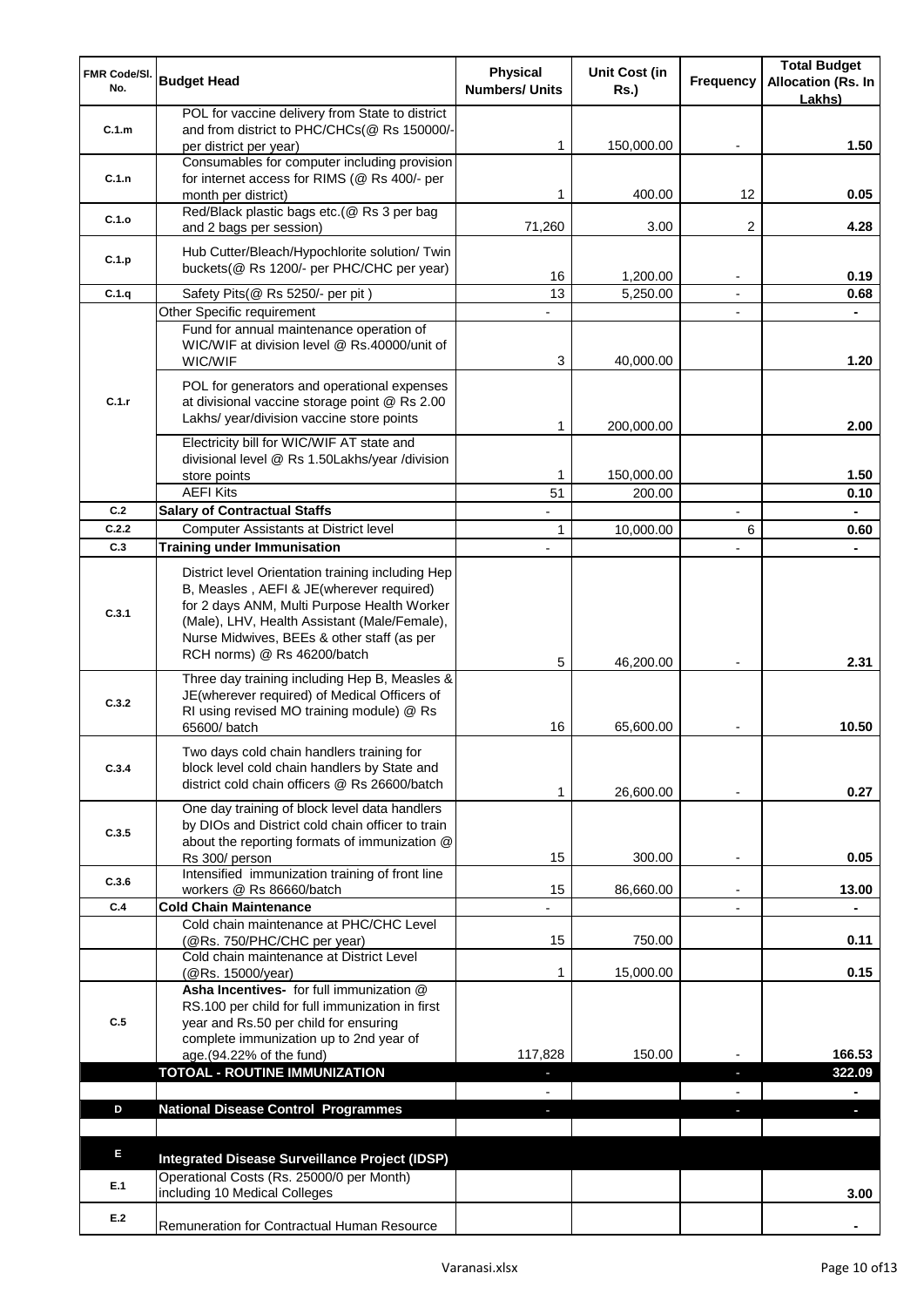| FMR Code/SI.<br>No. | <b>Budget Head</b>                                                                     | <b>Physical</b><br><b>Numbers/ Units</b> | <b>Unit Cost (in</b><br><b>Rs.)</b> | <b>Frequency</b> | <b>Total Budget</b><br><b>Allocation (Rs. In</b><br>Lakhs) |
|---------------------|----------------------------------------------------------------------------------------|------------------------------------------|-------------------------------------|------------------|------------------------------------------------------------|
| E.2.1               | Epidemiologist (Rs. 27500-44000)                                                       |                                          |                                     |                  | 3.83                                                       |
| E.2.2               | Microbiologist (Rs. 27500-44000)                                                       |                                          |                                     |                  | $\blacksquare$                                             |
| E.3.2               | Data Manager (Rs. 18000 per Mth)                                                       |                                          |                                     |                  | 2.16                                                       |
| E.3.3               | Data Entry Operator (Rs. 11000/mth)                                                    |                                          |                                     |                  | 2.64                                                       |
|                     | <b>Training</b>                                                                        |                                          |                                     |                  | $\blacksquare$                                             |
|                     | Medical Officers (3 days) @ Rs 50000 /                                                 |                                          |                                     |                  |                                                            |
| E.8                 | Batch, for one batch                                                                   |                                          |                                     |                  | ۰                                                          |
|                     | Hospital Pharmacists/Nurses Training (1 day)                                           |                                          |                                     |                  |                                                            |
|                     | @ Rs.38000 / Batch for 1 batch                                                         |                                          |                                     |                  | ۰                                                          |
|                     | One Day Training of Medical College Doctors                                            |                                          |                                     |                  | 0.50                                                       |
| E.8                 | Costs on account of Newly Formed Districts<br><b>TOTAL-IDSP</b>                        |                                          |                                     |                  |                                                            |
|                     |                                                                                        |                                          |                                     |                  | 12.13                                                      |
|                     | <b>National Vector Borne Disease Control</b>                                           |                                          |                                     |                  |                                                            |
| F                   | <b>Programme (NVBDCP)</b>                                                              |                                          |                                     |                  |                                                            |
| F.1.1               | <b>Malaria</b>                                                                         |                                          |                                     |                  |                                                            |
| F.1.1.b             | <b>ASHA Incentives</b>                                                                 |                                          |                                     |                  | 2.00                                                       |
|                     | Monitoring, Evaluation & Supervision &                                                 |                                          |                                     |                  |                                                            |
| F.1.1.d             | Epidemic preparedness including mobility                                               |                                          |                                     |                  | 0.85                                                       |
| F.1.1.e             | <b>IEC/BCC</b>                                                                         |                                          |                                     |                  | 0.42                                                       |
| F.1.1.g             | Training/Capacity Building                                                             |                                          |                                     |                  | 0.25                                                       |
|                     | Sub Total - Malaria                                                                    |                                          |                                     |                  | 3.52                                                       |
| F.1.2               | Dengue & Chikungunya                                                                   |                                          |                                     |                  |                                                            |
|                     | Strengthening Surveillance for Apex Referral                                           |                                          |                                     |                  |                                                            |
| F.1.2.a(i8ii)       | Lab & Sentinel Surveillance Hospital                                                   |                                          |                                     |                  | 1.00                                                       |
| F.1.2.c             | Monitoring/Supervision and Rapid Response                                              |                                          |                                     |                  | 0.20                                                       |
| F.1.2.d             | <b>Epidemic Preparedness</b>                                                           |                                          |                                     |                  | 0.10                                                       |
| F.1.2.e             | Case Management                                                                        |                                          |                                     |                  | 0.10                                                       |
| F.1.2.f             | Vector Control And Environmental                                                       |                                          |                                     |                  |                                                            |
|                     | Management                                                                             |                                          |                                     |                  | $\blacksquare$                                             |
| F.1.2.g             | IEC/ BCC for Social Mobilization                                                       |                                          |                                     |                  | 0.20                                                       |
| F.1.2.i             | Training/ Workshop                                                                     |                                          |                                     |                  | 0.20                                                       |
|                     | Sub Total - Dengue & Chikungunya                                                       |                                          |                                     |                  | 1.80                                                       |
| F.1.3               | <b>AES/JE</b>                                                                          |                                          |                                     |                  |                                                            |
| F.1.3.a             | Strengthening of Sentinel sites which will<br>include Diagnostics and Case Management, |                                          |                                     |                  |                                                            |
|                     | supply of kits by Gol                                                                  |                                          |                                     |                  |                                                            |
|                     | IEC / BCC Activities & printing material                                               |                                          |                                     |                  |                                                            |
| F.1.3.b             | pertaining to JE / AES                                                                 |                                          |                                     |                  |                                                            |
|                     | Capacity Building in case management of                                                |                                          |                                     |                  |                                                            |
| F.1.3.c             | Medical Officer and paramedical from                                                   |                                          |                                     |                  |                                                            |
|                     | PHC/CHC at district level.                                                             |                                          |                                     |                  |                                                            |
| F.1.3.d             | Monitoring and supervision                                                             |                                          |                                     |                  |                                                            |
| F.1.3.e             | Procurement of Insecticides (Technical<br>Malathion)                                   |                                          |                                     |                  |                                                            |
|                     | Thermal Fog Machine (Small) @ 0.85                                                     |                                          |                                     |                  |                                                            |
| F.1.3.f             | lac/machine                                                                            |                                          |                                     |                  |                                                            |
|                     | Operational cost for Malathion fogging (As                                             |                                          |                                     |                  |                                                            |
| F.1.3.g.            | per Availability of 3 MT Technical Malathion                                           |                                          |                                     |                  |                                                            |
|                     | per district)                                                                          |                                          |                                     |                  | ۰.                                                         |
|                     | Paediatric ICU Establishment and HR &                                                  |                                          |                                     |                  |                                                            |
| $F.1.3.$ j          | operational cost for Paediatric ICU in Endemic                                         |                                          |                                     |                  |                                                            |
|                     | <b>Districts</b><br>ASHA Insentivization for sensitizing                               |                                          |                                     |                  |                                                            |
| F.1.3.k             | community                                                                              |                                          |                                     |                  |                                                            |
|                     | <b>Sub Total - AES/JE</b>                                                              |                                          |                                     |                  |                                                            |
| F.1.4               | <b>Lymphatic Filariasis</b>                                                            |                                          |                                     |                  |                                                            |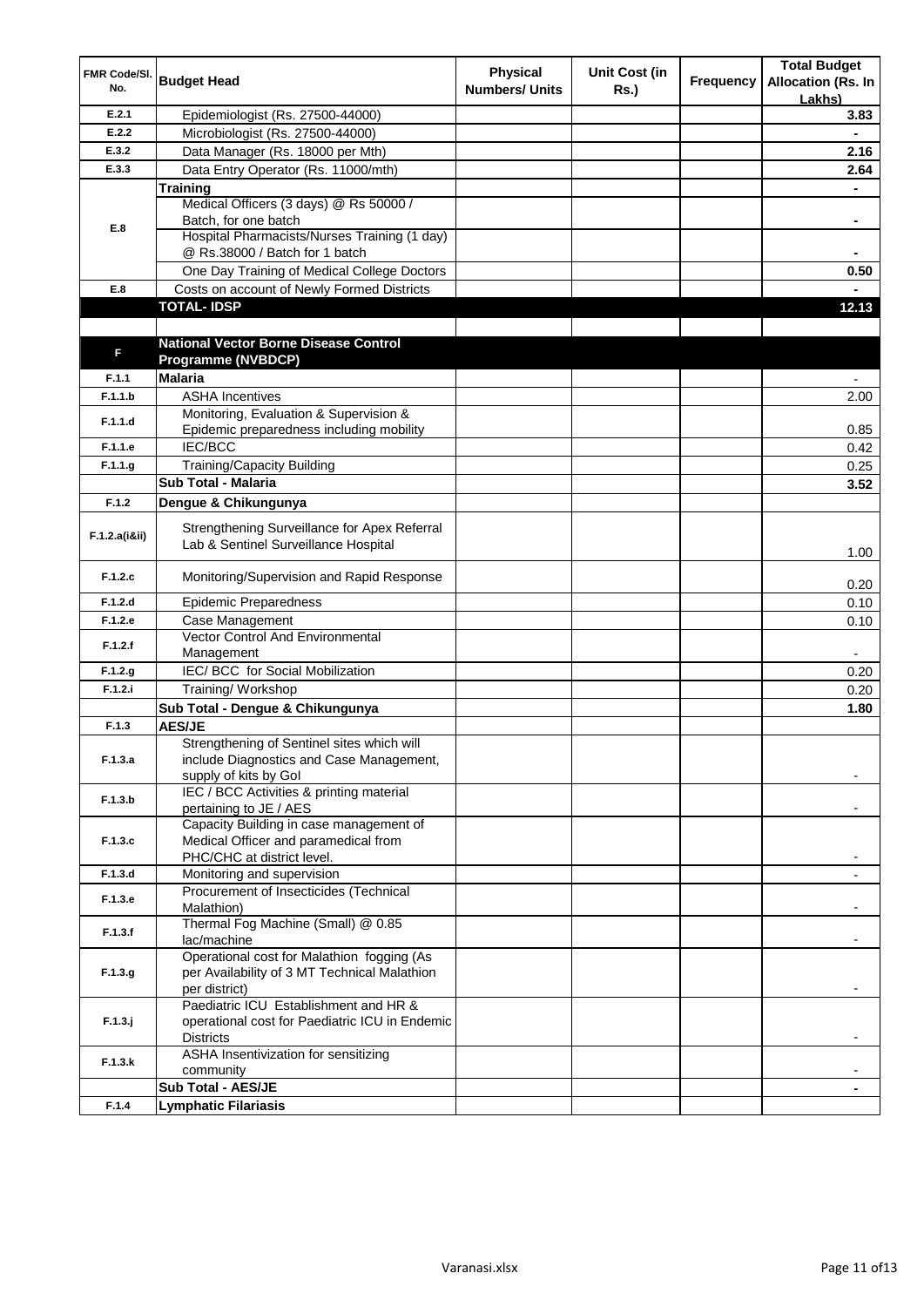| FMR Code/SI.<br>No. | <b>Budget Head</b>                                                                                                                                                                                                                                                    | <b>Physical</b><br><b>Numbers/ Units</b> | <b>Unit Cost (in</b><br><b>Rs.</b> ) | Frequency      | <b>Total Budget</b><br><b>Allocation (Rs. In</b><br>Lakhs) |
|---------------------|-----------------------------------------------------------------------------------------------------------------------------------------------------------------------------------------------------------------------------------------------------------------------|------------------------------------------|--------------------------------------|----------------|------------------------------------------------------------|
| F.1.4.a             | State Task Force, STAC Meeting, printing<br>forms & register/ Mobility support, district<br>coordination meeting, sensitization of media<br>etc., Morbidity management, monitoring &<br>supervision and mobility support for Rapid<br>response including Line listing |                                          |                                      |                | 2.95                                                       |
| F.1.4.b             | Micro Filaria Survey                                                                                                                                                                                                                                                  |                                          |                                      |                | 0.49                                                       |
| F.1.4.c             | Post MDA Assessment by medical colleges                                                                                                                                                                                                                               |                                          |                                      |                |                                                            |
| F.1.4.d             | (Govt,& Private)/ ICMR institutions<br>Training / Sensitization of district level officers<br>on ELF & Drug Distributors / Peripheral health<br>workers                                                                                                               |                                          |                                      |                | 0.15<br>4.40                                               |
| F.1.4.e             | Specific IEC/ BCC at State, districts, PHC,<br>Sub Centre & village lable VHSC/GKs                                                                                                                                                                                    |                                          |                                      |                | 1.70                                                       |
| F.1.4.f             | Honorarium for Drug Distributors including<br>ASHA & Supervisors involve in MDA                                                                                                                                                                                       |                                          |                                      |                | 7.90                                                       |
| F.1.4.h.ii          | M.F.Survey in Non Endemic districts                                                                                                                                                                                                                                   |                                          |                                      |                |                                                            |
|                     | Sub Total - Lymphatic Filariasis                                                                                                                                                                                                                                      |                                          |                                      |                | 17.59                                                      |
| F.1.5               | Kalazar                                                                                                                                                                                                                                                               |                                          |                                      |                |                                                            |
| F.1.5               | Case Search/ Camp Approach                                                                                                                                                                                                                                            |                                          |                                      |                | 0.25                                                       |
| F.1.5.a             | Spray Pumps & Accessories                                                                                                                                                                                                                                             |                                          |                                      |                | 0.10                                                       |
| F.1.5.b             | Operational Cost for Spray including Spray<br>Wages & Pending liability of spray wages                                                                                                                                                                                |                                          |                                      |                | 0.75                                                       |
| F.1.5.c             | Mobility / P.O.L./ Supervision                                                                                                                                                                                                                                        |                                          |                                      |                | 0.10                                                       |
| F.1.5.d             | Monitoring & Evaluation                                                                                                                                                                                                                                               |                                          |                                      |                | 0.10                                                       |
| F.1.5.e/            | Training for Spraying /IEC/<br>BCC/Advocacy/Incentive to ASHA/Loss of                                                                                                                                                                                                 |                                          |                                      |                |                                                            |
| F.1.5.f             | Wages                                                                                                                                                                                                                                                                 |                                          |                                      |                | 0.25                                                       |
|                     | Sub Total - Kalazar                                                                                                                                                                                                                                                   |                                          |                                      |                | 1.55                                                       |
|                     | Cash grant for Decentralized commodities for                                                                                                                                                                                                                          |                                          |                                      |                |                                                            |
|                     | Malaria + Filaria F.6                                                                                                                                                                                                                                                 |                                          |                                      |                |                                                            |
| F.6(a,b,c,k)        | Drugs (Chloroquine, Primaquine 2.5/7.5mg)<br>and ACT                                                                                                                                                                                                                  |                                          |                                      |                | 0.30                                                       |
| F.6.f               | D.E.C.                                                                                                                                                                                                                                                                |                                          |                                      |                | 11.06                                                      |
| F.6.h               | Dengue<br>NS 1 antigen Kit                                                                                                                                                                                                                                            |                                          |                                      |                | 0.05                                                       |
| F.6.i               | Larvicidal (Temephos, Bti(AS)/Bti (wp)(for<br>polluted and non polluted water)                                                                                                                                                                                        |                                          |                                      |                | 0.90                                                       |
|                     | <b>Sub Total- Dec.Commodities</b>                                                                                                                                                                                                                                     |                                          |                                      |                | 12.31                                                      |
|                     | <b>TOTAL-NVBDCP</b>                                                                                                                                                                                                                                                   |                                          |                                      |                | 36.77                                                      |
|                     |                                                                                                                                                                                                                                                                       |                                          |                                      |                |                                                            |
| G                   | <b>National Leprosy Eradication</b><br>Programme(NLEP)                                                                                                                                                                                                                |                                          |                                      |                |                                                            |
| G.1                 | <b>Case Detection and Management</b>                                                                                                                                                                                                                                  |                                          |                                      |                |                                                            |
|                     | Specific Plan for high endemic blocks of low                                                                                                                                                                                                                          |                                          |                                      |                |                                                            |
| G.1.1               | endemic districts                                                                                                                                                                                                                                                     |                                          |                                      |                |                                                            |
|                     | No. of High endemic blocks in Low endemic                                                                                                                                                                                                                             | 5                                        |                                      |                |                                                            |
|                     | Districts ( ANCDR more than 10)                                                                                                                                                                                                                                       |                                          |                                      |                |                                                            |
|                     | House to House Visit by Search team<br>Confrmaton of suspect                                                                                                                                                                                                          |                                          |                                      | $\overline{a}$ | 5.00<br>0.50                                               |
|                     | Intensive IEC Activity                                                                                                                                                                                                                                                |                                          |                                      |                | 0.75                                                       |
| G.1.2               | <b>Services in Urban services</b>                                                                                                                                                                                                                                     |                                          |                                      |                | $\blacksquare$                                             |
|                     | Urban Project 2 Mega cities, 2 medium City 2,                                                                                                                                                                                                                         |                                          |                                      |                |                                                            |
|                     | 8 Medium City 1, 40 Townships                                                                                                                                                                                                                                         |                                          |                                      |                | 4.72                                                       |
| G.1.3               | <b>ASHA involvement</b>                                                                                                                                                                                                                                               |                                          |                                      |                |                                                            |
|                     | <b>ASHA Sensitization</b><br><b>ASHA Incentive for Services</b>                                                                                                                                                                                                       |                                          |                                      |                | 0.190                                                      |
| G.1.4               | <b>Materials &amp; Supplies</b>                                                                                                                                                                                                                                       |                                          |                                      |                | 0.200                                                      |
|                     | Supportive Drugs & Dressing materials                                                                                                                                                                                                                                 |                                          |                                      |                | 0.40                                                       |
|                     | Laboratory reagents and equipments scalpels                                                                                                                                                                                                                           |                                          |                                      |                |                                                            |
|                     | etc.                                                                                                                                                                                                                                                                  |                                          |                                      |                | 0.08                                                       |
|                     | Printing works                                                                                                                                                                                                                                                        |                                          |                                      |                | 0.15                                                       |
| G.1.5               | <b>NGO Services</b><br><b>DPMR</b>                                                                                                                                                                                                                                    |                                          |                                      |                |                                                            |
| G.2                 | MCR Protective Footwear (12500 pairs)                                                                                                                                                                                                                                 |                                          |                                      |                | 0.56                                                       |
|                     | Aids Appliances, Self Care Kit items etc.                                                                                                                                                                                                                             |                                          |                                      |                | 0.17                                                       |